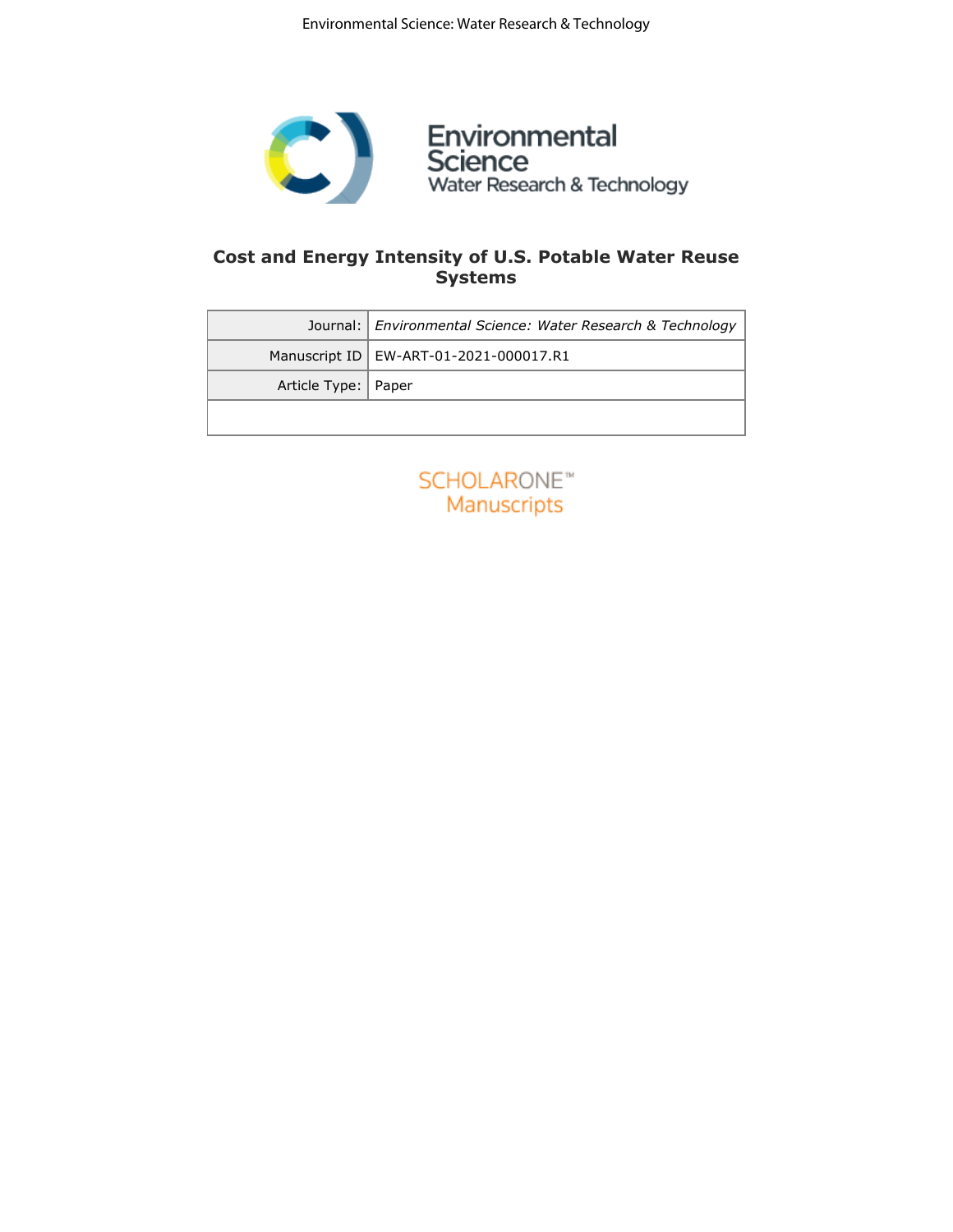# **Cost and Energy Intensity of U.S. Potable Water Reuse Systems**

Alison Sim<sup>a</sup> and Meagan S. Mauter<sup>a,\*</sup>

*a Department of Civil & Environmental Engineering, Stanford University, CA 94305, USA*

*\*Corresponding Author: mauter@stanford.edu*

## **Abstract**

This paper reports on a new and open-source dataset, curated from facility-specific engineering reports, detailing facility features for an aggregated total of 70 operating, demonstration, pilot and unbuilt U.S. potable water reuse systems. The dataset and our following analysis reviews treatment train design, estimated electricity consumption, facility capital and operation and maintenance costs, and air emission externalities of those systems. Despite a wide variety of feedwater qualities and augmentation strategies, we observe remarkable consistency in potable reuse treatment train design. We estimate potable reuse electricity intensity for each facility as a function of feedwater quality and installed unit processes, finding that advanced treatment train electricity intensities fall within the range of 0.23–2.0 kWh/m<sup>3</sup>. This range excludes the energy required for conveying water to advanced treatment facilities or pumping the water for supply augmentation. For 25 facilities with capital cost data, we find that potable reuse capital costs normalized by system design capacity fall between 1000 and 5300 \$m-3d. Subsequent cost analysis of the subset of full advanced treatment (FAT) systems suggests capacity normalized capital costs between 1800 and 4100 \$m<sup>3</sup>d<sup>-1</sup> and capacity normalized operation and maintenance costs between 100 and 200  $\rm{Sm^3d^{-1}}$ . These ranges validate previously reported bottom-up cost estimates for FAT facilities. Finally, we use the Water AHEAD model to estimate the annual human health, environmental, and climate damages for representative advanced treatment trains. Air emission externalities from U.S. potable reuse facilities fall between 10 and 40 \$ per thousand  $m<sup>3</sup>$ , with the majority of damages associated with electricity consumption at potable reuse facilities.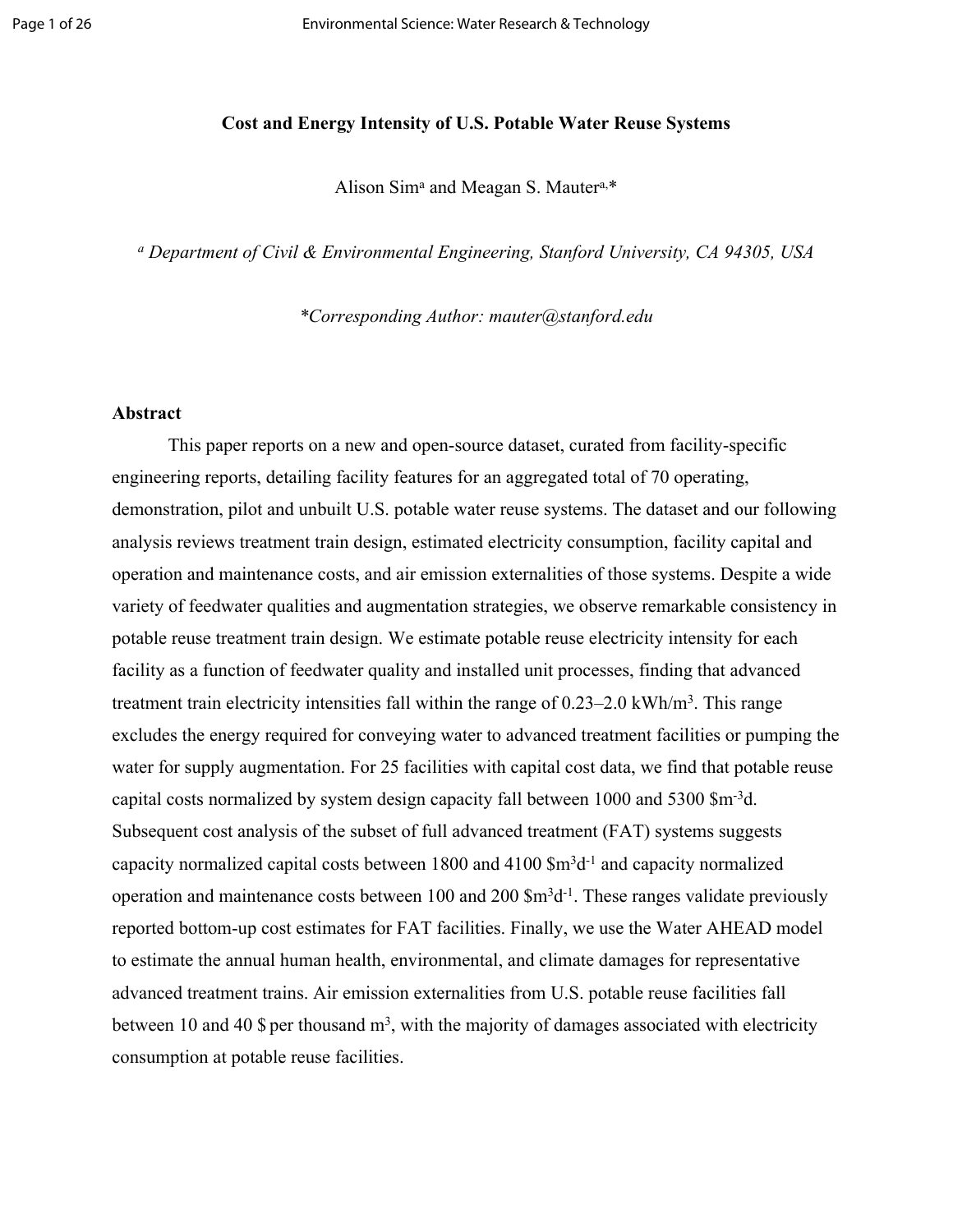## **Water Impact Statement**

Increasing water demand and climate change impacts are straining water resources in arid regions of the U.S. Potable water reuse is one approach for enhancing the resiliency of a water supply portfolio. Benchmarks for technical, cost, energy, and climate and health externalities from existing systems will aid evaluation of potable water reuse against other supply alternatives.

# **1. Introduction**

Potable water reuse is a climate-resilient approach for augmenting and securing water supplies.<sup>1,2</sup> Municipalities cite local and regional water shortages, groundwater or surface water withdrawal limits, seasonal surface water contamination, and the high costs of non-potable distribution as common drivers for adoption of potable reuse systems.<sup>3,4</sup> While adoption of potable reuse was slow through the 2000's, the number of potable reuse projects in the U.S. has tripled since 2010 and it is now widely recognized as a key component of urban water security portfolios.<sup>1</sup>

Supporting this expansion of potable reuse is a series of substantial federal, state, local, and philanthropic investments in water reuse research, development, and demonstration. Significant investments in early-stage research have come through federally funded centers, including the Reinventing the National Urban Water Infrastructure (ReNUWit) center and the National Alliance for Water Innovation (NAWI),<sup>5,6</sup> while targeted research programs led by organizations such as the WateReuse Association and potable reuse facility operators have contributed essential support for applied research and development.<sup>7–10</sup> The newly released National Water Reuse Action Plan (WRAP) builds on this history of collaborative investments in water reuse research and champions broader engagement across federal, state, and local governments.<sup>11</sup>

With the opportunity for substantial further investment in potable water reuse comes the need for clear technical, cost, and environmental benchmarks for potable reuse facilities in the U.S. General technology attributes influencing the adoption of potable reuse facilities include capital and infrastructure costs, operations and maintenance (O&M) costs, capacity factors, energy requirements, and climate and health impacts. Several site-specific factors, including public perception of water reuse, conveyance and distribution needs, system capacity limits, feedwater quality, regulatory requirements, and concentrate disposal costs also influence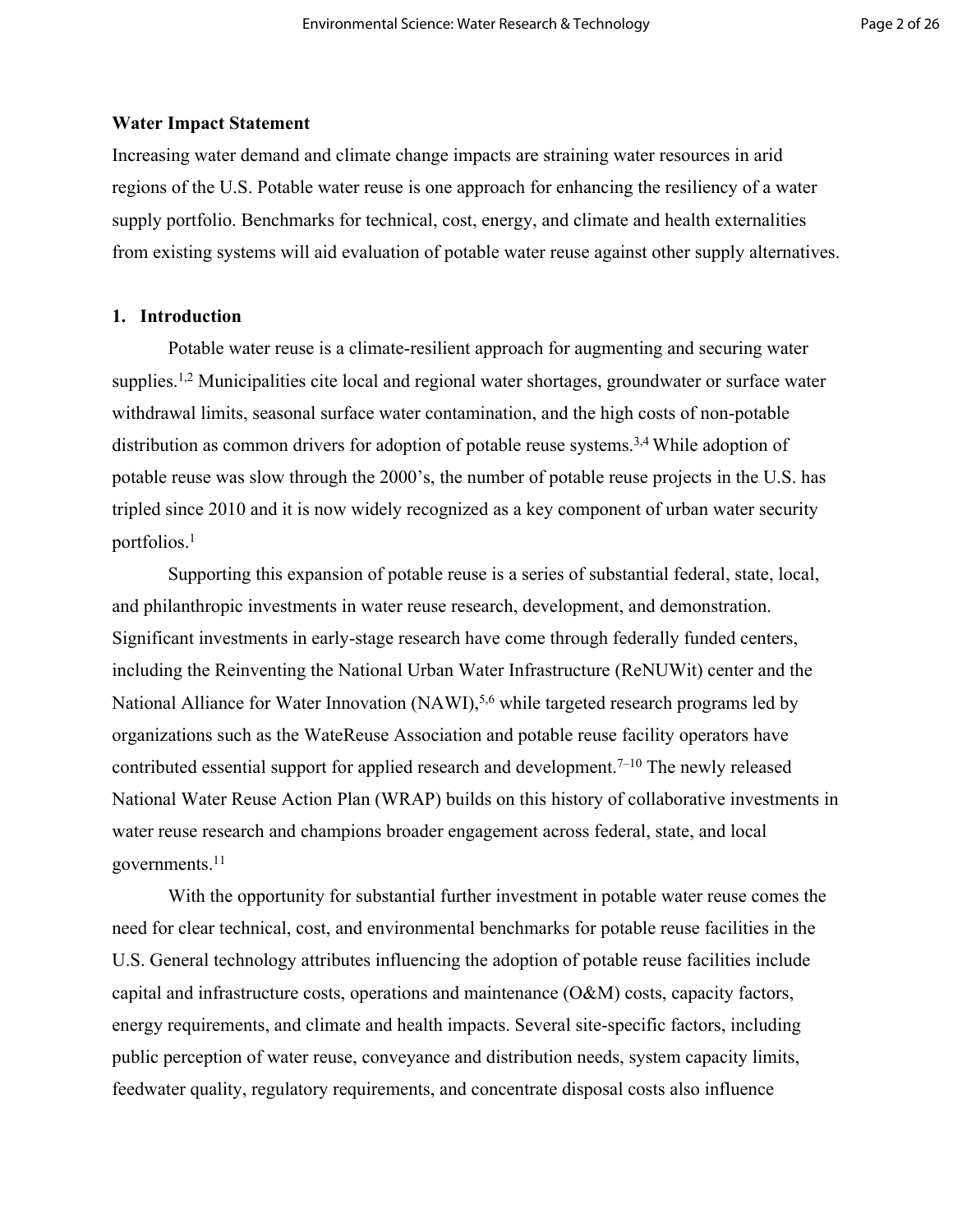adoption.4,12,13 For example, the costs of potable water reuse at facilities without costal discharge permits for facile concentrate disposal average between 2.2 to 3.6 times higher, depending on the facility size.<sup>8</sup>

Significant prior work to provide technical, financial, and environmental benchmarks for water reuse has primarily used case-based or process level models, but widespread data-driven validation of these benchmarks is scarce in the peer-reviewed literature. Technical work characterizing the function and sequence of unit processes in potable reuse treatment trains has evaluated a series of direct and indirect potable reuse schemes.4,14–16 These schemes are generally classified into membrane and non-membrane based systems. Full advanced treatment (FAT), the most common membrane-based treatment train for potable reuse, consists of microfiltration (MF), reverse osmosis (RO), and advanced oxidation processes (AOPs), often using ultraviolet radiation (UV) and hydrogen peroxide  $(H_2O_2)$  technology. FAT, required for groundwater injection applications in California,<sup>17,18</sup> has been widely demonstrated to remove bulk organic matter, trace organic carbon, and total dissolved solids (TDS).<sup>4,14,19</sup>

Non-membrane approaches, such as ozone and biologically activated carbon (BAC) or filtration (BAF), degrade trace organic carbon and remove by-products but do not reduce TDS or high concentrations of nitrogen. As a result, additional nanofiltration or RO processes may be required to meet end user water quality requirements or location specific discharge regulations.7,14,20 While capable of producing high quality effluent in low TDS waters, carcinogenic byproduct (e.g., bromate, NDMA) formation from wastewater ozonation remains a concern in these systems.21–24

Finally, an increasing number of treatment configurations hybridize membrane and nonmembrane-based treatment trains (e.g., RO combined with BAF). Past technical evaluation of these treatment schema has documented high water quality from direct and indirect potable reuse, but the water treatment community lacks a centralized repository of pilot, demonstration, and full-scale treatment trains that can serve as a benchmark for new projects and future R&D investments.

This diversity of treatment trains, combined with location and time specific factors, also complicates efforts to assess the cost of potable water reuse. Capital costs are subject to fluctuations in the cost of capital, local labor conditions, infrastructure demands for conveying and storing reclaimed water, and regulatory and permitting costs,25,26 while influent water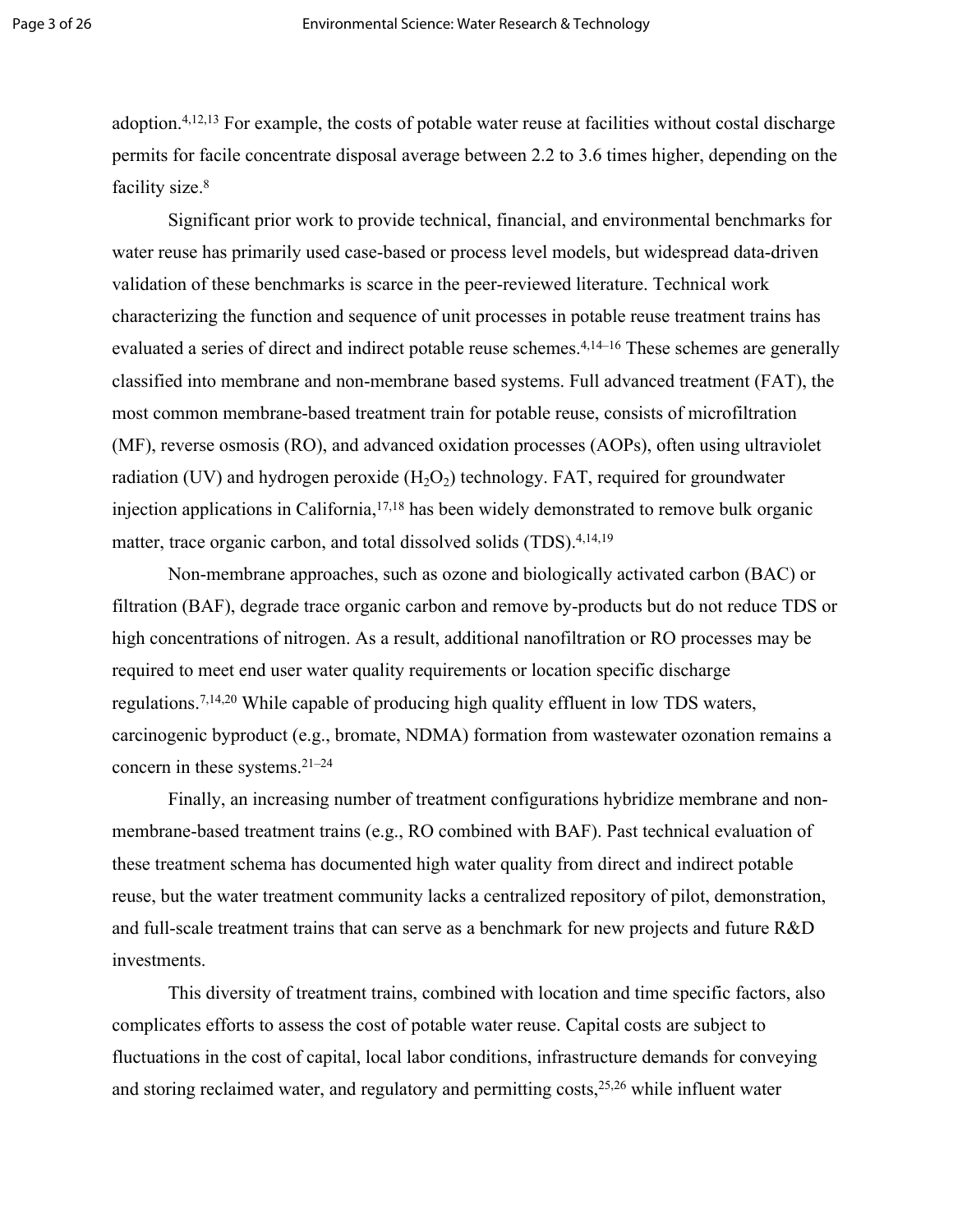quality, energy costs, and project scale can lead to significant variations in operational costs.<sup>13</sup> Past work suggests that O&M costs are more consistent across potable reuse projects and are best estimated through standardized annual cost elements, such as energy and chemical usage, labor, and major equipment replacement.<sup>8,27</sup>

Previous studies have collected potable water reuse costs for up to seven operational facilities  $4,12,13$  or 20 pilot or demonstration facilities,  $28$  but each study has opted to include or exclude different aspects of project costs. For example, Cooley & Phurisamban (2016) collected cost data for a total of six small  $( $34,000 \text{ m}^3/\text{d}$  or 10,000 AFY) and large  $(>34,000 \text{ m}^3/\text{d}$  or$ 10,000 AF) operational IPR facilities and found that total costs ranged from \$1.6/m<sup>3</sup> (\$2000/AF) to \$2.1/m<sup>3</sup> (\$2700/AF) for smaller facilities and \$1.3/m<sup>3</sup> (\$1600/AF) to \$1.6/m<sup>3</sup> (\$2000/AF) for larger facilities. Unfortunately, this work did not detail the technologies or facility attributes that might explain the variation within this range. Other studies have alternated between including or excluding infrastructure expansion, IPR injection wells, and concentrate disposal costs in calculations of IPR project costs.23,24

This lack of standardized reporting explains variation in capital cost estimates of up to 50% and hinders the development of reliable cost curves for new projects. A complete assessment of costs that is grounded in treatment train design, facility size, and site-specific factors would improve our understanding of the origins of cost variability across projects. It would also make it easier for communities to evaluate potable water reuse relative to the costs of other water supply options, for stakeholders to project the economic impact that potable reuse will have on water resources across the U.S., and for researchers to evaluate alternative process schema against clear cost targets.

Finally, few of these studies have incorporated environmental externalities into their cost framework. Recent work has estimated the human health, environmental, and climate (HEC) damages from direct and indirect emissions of greenhouse gases (GHGs), criteria air pollutants (CAPs), and particulate matter from U.S. water and wastewater treatment facilities to be on the order of \$750 M annually.<sup>29</sup> The majority of these HEC damages are associated with the electricity and chemical consumption during treatment plant operation, and potable reuse facilities often use energy intensive unit processes.<sup>30</sup> Studies specifically evaluating potable reuse energy intensity via surveys, case studies, and analytical tools 25,31–33 have provided valuable insight into operational energy demands, but have rarely translated energy into emissions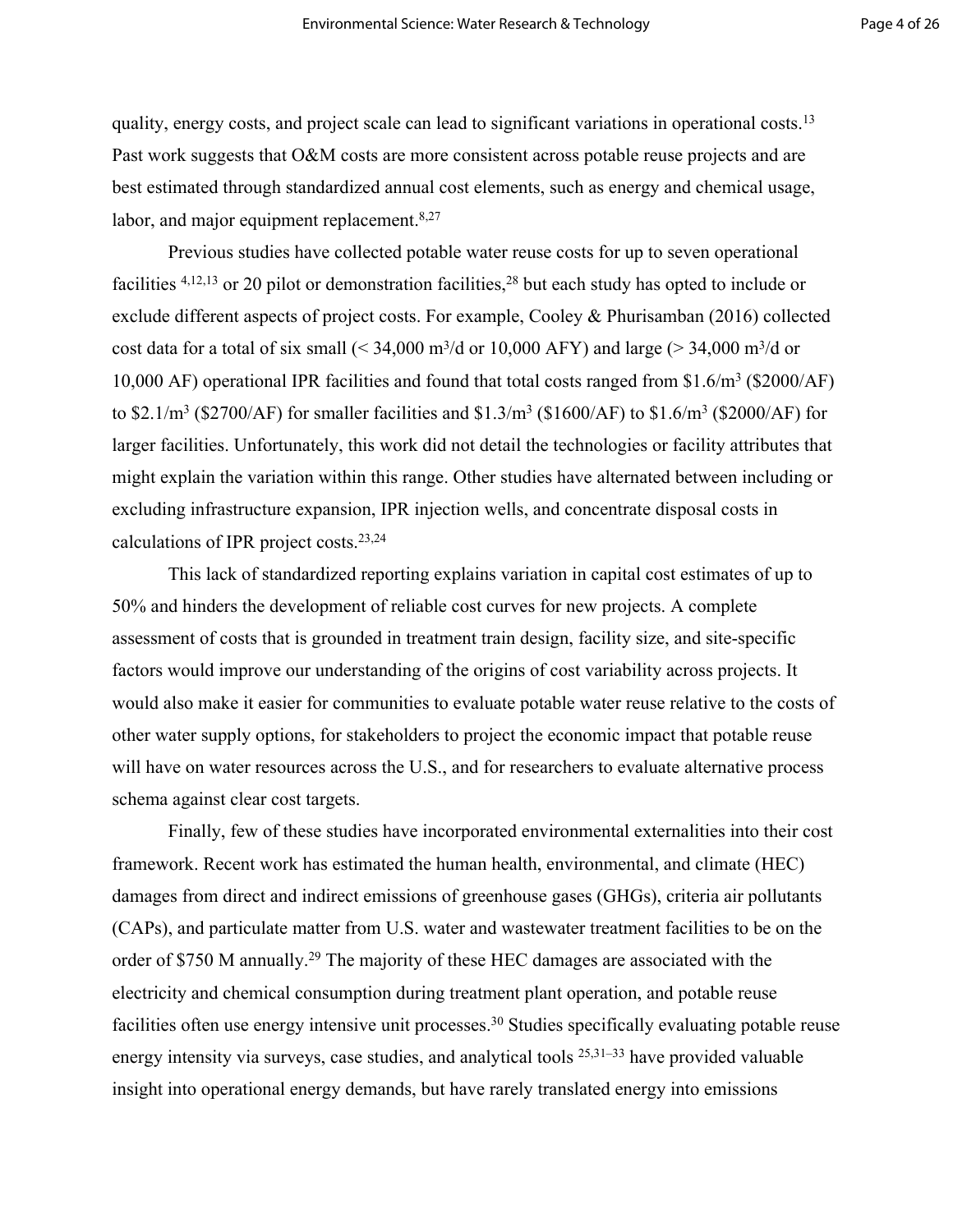estimates, accounted for the embedded emissions from chemical consumption, or evaluated tradeoffs between financial and HEC implications as a function of plant design and operational characteristics. Other work has included holistic comparisons of the financial, social and environmental impacts of specific water reuse case studies via life cycle assessments and Triple Bottom Line analyses, but did so for a very limited set of one to two facilities.<sup>8,9,34</sup> Finally, published literature on potable reuse energy consumption and environmental impacts tends to present point estimates rather than ranges that account for variability in unit process electricity consumption as a function of feedwater quality or end use application.<sup>31,32</sup>

While technical, cost, energy, and HEC data are helpful for benchmarking potable reuse projects to other water supply alternatives, public acceptance of the technology is a critical factor that is less readily quantified. Though successfully operating IPR and DPR systems in the U.S. have demonstrated the reliability of potable water reuse technology, public opposition halted several proposed potable reuse projects in Los Angeles and San Diego in the late 1990s.<sup>35</sup> California has since seen growth in potable water reuse capacity, but regions unfamiliar with water reuse may continue to oppose technology adoption. The decade-long education and outreach campaign led by the Orange County Water District Groundwater Replenishment System (GWRS) laid the groundwork for public approval,  $35$  but not all water districts or cities have resources to direct similar efforts. Given the importance of public acceptance for successful implementation of potable water reuse, past work has used surveys to track stakeholder perceptions and preferences,  $36-39$  outlined paths for technology legitimization, and detailed strategies for garnering support.<sup>35,40</sup> While we recognize negative public perception as a considerable impediment to the adoption potable water reuse, we lack historical survey data on a facility-by-facility basis that would be necessary to address public perception in this work.

Water reuse is one of several alternatives to augment scarce water supplies. The evaluation of the potential for water reuse vis-a-vis other water sources will depend on a number of factors, including the fidelity between prospective and retrospective analysis of past potable water reuse projects. This work performs a comprehensive review of both literature and publicly available data to deliver benchmarks for current potable water reuse projects in the U.S. through 2020, to investigate common U.S. specific potable reuse treatment trains by source water, and to evaluate electricity intensities of proposed and operating systems as a function of their unit processes. We also apply the Water AHEAD tool<sup>41</sup> to estimate the HEC damages associated with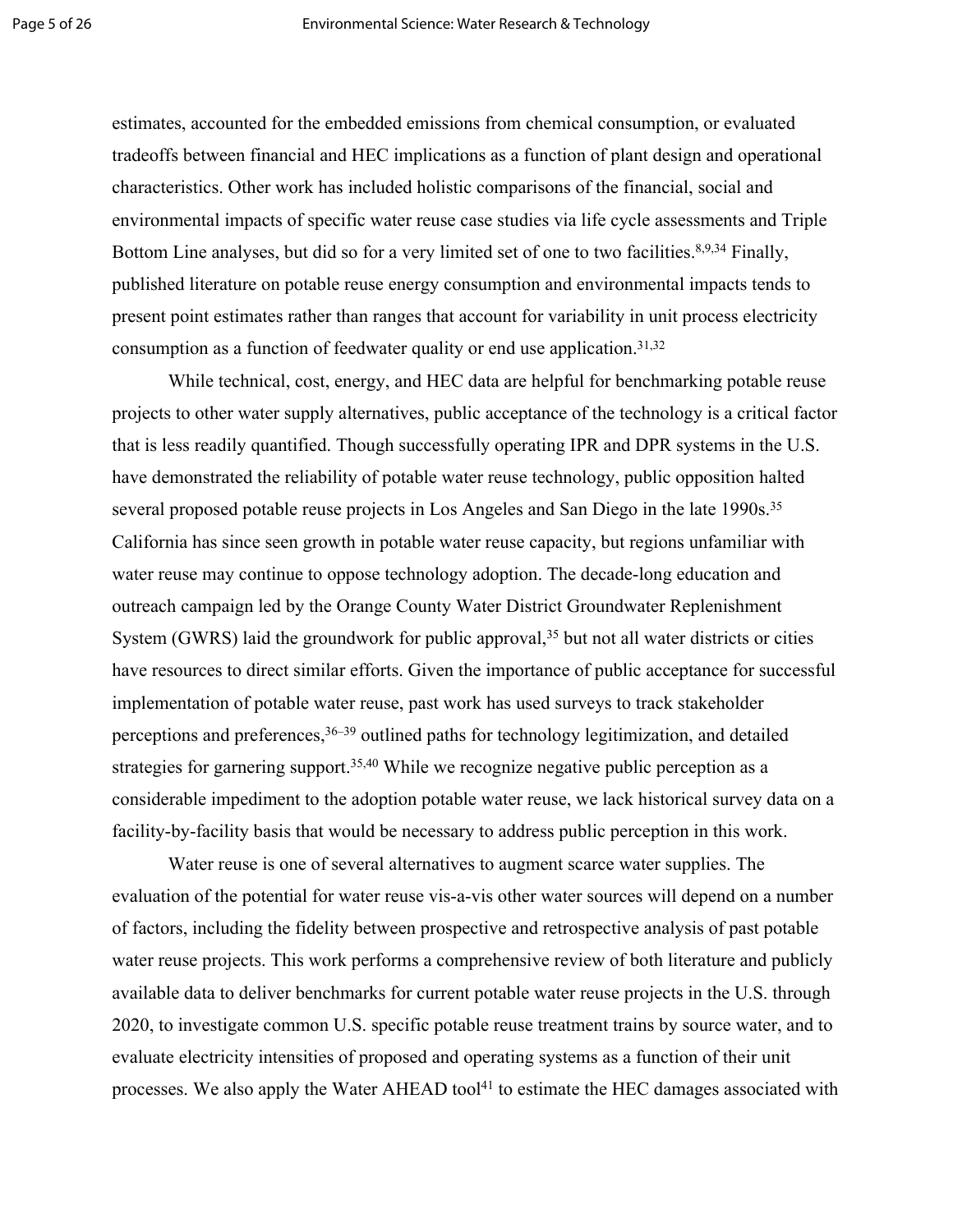electricity and chemical consumption of common potable reuse treatment trains. Finally, we provide a validation dataset for potable reuse cost estimation tools. By comprehensively cataloging and analyzing past projects, including relating their treatment trains, energy intensity, capital and operational costs, and HEC externalities, we hope to assist future municipalities in evaluating potable reuse as an alternative water source. Additionally, this work aims to provide baselines for researchers pursuing innovations to potable reuse treatment trains, be those in terms of technology or system scale.

# **2. Methods**

We develop a detailed dataset containing general features of 70 potable reuse systems, omitting *de facto* reuse. In addition, we collect facility or total project cost data for a subset of 25 of the analyzed systems and O&M costs for a smaller subset of 7 of the 25 systems. The complete dataset and corresponding references are provided in Table S1-S2 and Supporting Information (SI) Section 1.0. We compare facility data to previously published potable reuse data from a combination of past compendia by the National Research Council (NRC)<sup>13</sup> and the U.S. Environmental Protection Agency (EPA)<sup>4</sup>, as well as to data reported in the Safe Drinking Water Information System (SDWIS) (Figure 1).

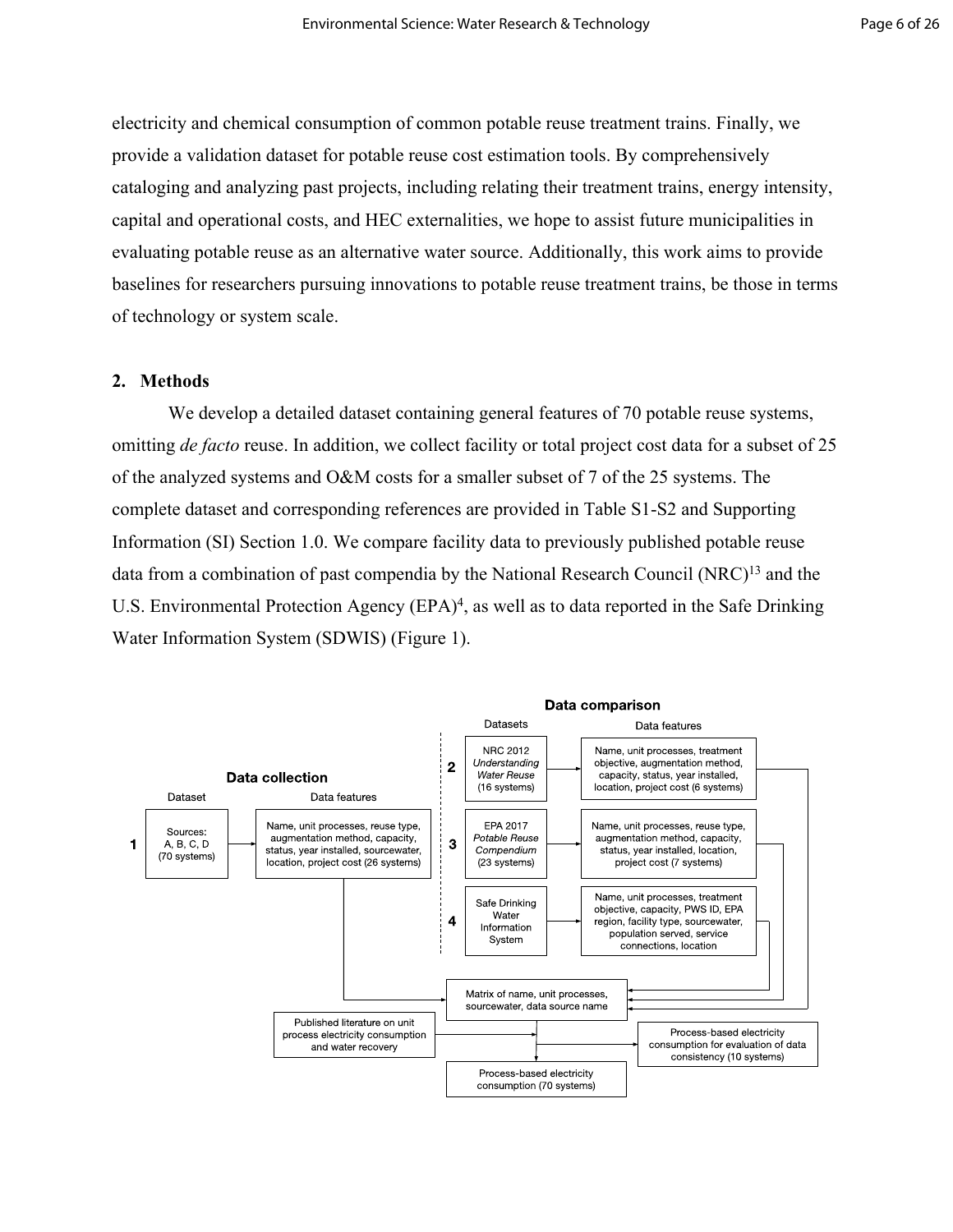**Figure 1**. Methods, data sources, and data features used to compare four separate datasets and calculate the process-based electricity consumption for proposed and operational U.S. potable reuse systems. In addition to the *Understanding Water Reuse* report (NRC 2012), *EPA Potable Reuse Compendium* (EPA 2017), and Safe Drinking Water Information System (SDWIS) dataset, we compiled data from (A) government agencies (e.g., US Bureau of Reclamation), (B) national trade associations (e.g., WateReuse), (C) peer reviewed publications, and (D) water and wastewater utility-published engineering reports for 70 systems. We do not use all the data features from datasets 2, 3, and 4 in our analysis. The number in parentheses represents the total number of potable reuse systems extracted from each source, the subset of systems for which we acquired project cost data, or the number of systems for which we calculated process-based electricity intensities. Detailed information on the specific potable reuse system features collected from each source are provided in Section 2.1. The method for matching SDWIS public water systems (PWSs) to potable reuse facilities is provided in SI Section 2.0.

After cleaning and extracting data from each source (or sources) into four separate datasets, we use Python to merge the datasets into a single data frame that is then converted into a matrix with field codes of potable reuse system name, unit processes, source water, and data source. We do not use all the reported data features in dataset 2, 3, and 4. Potable reuse systems that appear in more than one dataset have an equivalent number of rows in the matrix. For example, the matrix has four distinct rows for a system reported in all four datasets, with each row differentiated by the information available in the respective dataset. Potable reuse systems documented in more than one dataset were evaluated for consistency.

# *2.1. Data aggregation of potable reuse facility features*

There is a tremendous amount of facility-level data on potable reuse facilities in engineering reports. We perform a web search to consolidate data from government agencies (i.e., Title XVI Water Reclamation and Reuse feasibility studies),  $42$  white papers, scientific investigations from national trade organizations (i.e., WateReuse Association), peer-reviewed academic publications, and water and wastewater utility reports (i.e., Title 22 engineering reports) released on utility websites. From these technical documents, we collect and use information on treatment train, reuse type, augmentation method, capacity, operational status,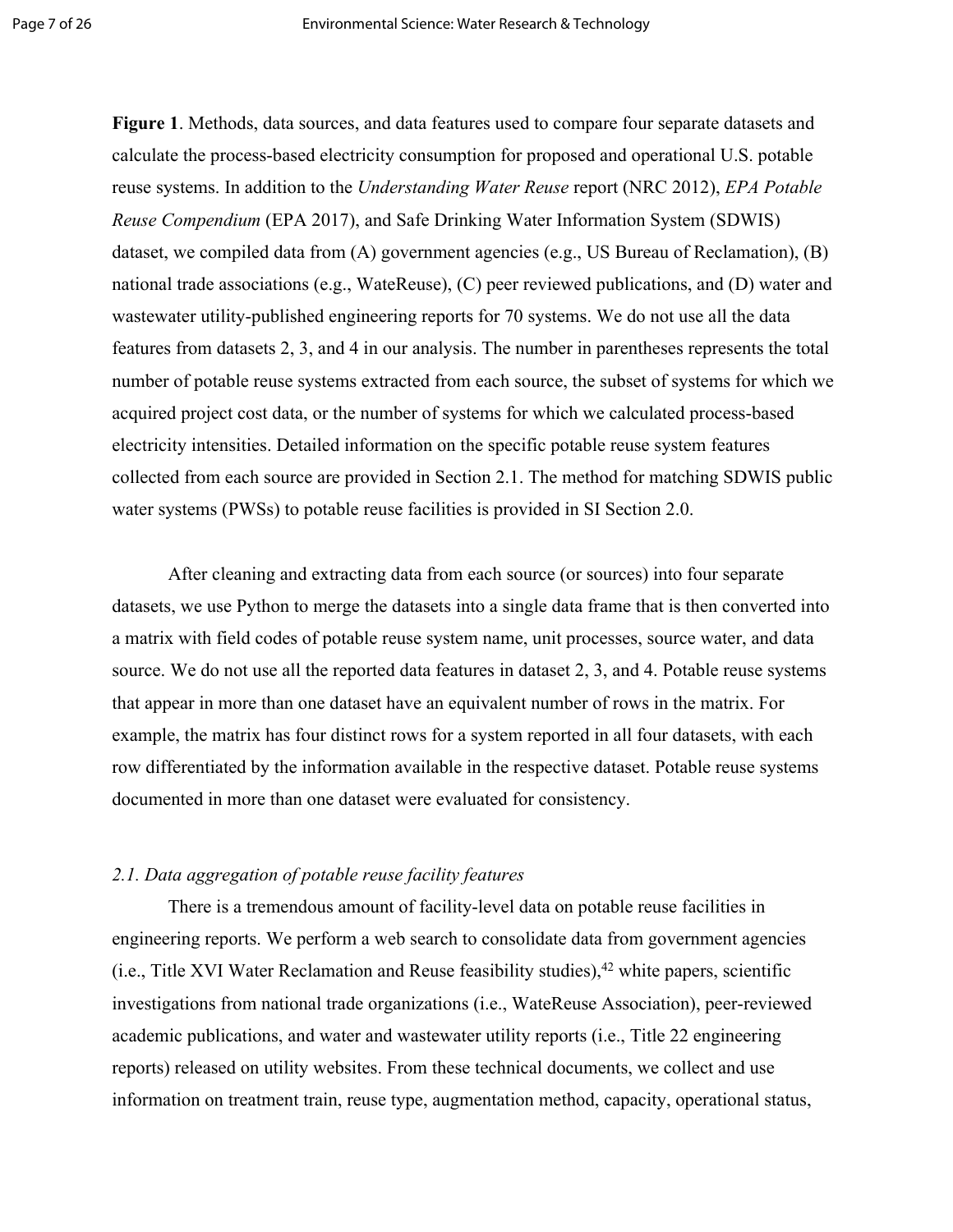year of installation, source water, and location for 70 potable reuse facilities.

The 2012 NRC *Understanding Water Reuse* report contains information on water quality, human health risks, treatment technologies, costs, social, and regulatory challenges of potable and non-potable reuse.<sup>13</sup> The report documented the name, unit treatment processes, treatment objective of each unit process (i.e., removal of organics or residual salts), augmentation method (i.e., surface water versus groundwater), capacity (MGD), operational status, and year of installation for 16 potable reuse schemes in the U.S., with the data sourced from Drewes and Khan (2010).<sup>16</sup> This report also surveyed responses for a subset of 6 potable reuse facilities (of the 16) for capital, O&M, and total annual costs in units of \$/kgal. While this report provides diverse information about U.S. water reuse facilities, many of the facilities have been upgraded since data was collected in 2012. As such, we limit data use from this report to the list of installed unit processes.

The *EPA Potable Reuse Compendium* (EPA 2017) includes discussion on opportunities and obstacles for potable water reuse, chemical constituents in the feed and effluent streams, epidemiological studies, water quality monitoring, ongoing research efforts, and a general review of the benefits and challenges of regulatory-approved potable reuse treatment technologies.<sup>4</sup> The compendium also provides data on the name, location, year of installation, operational status, capacity (MGD), reuse type (i.e., IPR versus DPR), and treatment train for 25 full-scale, demonstration, pilot-study and unbuilt U.S. potable reuse facilities. For a subset of 7 of the 25 plants, it provides capital cost data for each plant and other background information, such as process flow diagrams, construction histories, and water quality. The report has limited information on the methods for data collection of the 25 plants, so we limit data use from this report to the installed list of unit processes and the capital cost estimate for a single plant that could not be obtained elsewhere.

The SDWIS dataset provides name, installed unit processes and treatment objective, capacity, PWS identification numbers, facility type, source water, population served, and location (city, state, and zip code) for all regulated PWS in the U.S. While the coverage of SDWIS data is much broader than the NRC or EPA datasets, past work suggests that SDWIS reporting is highly inconsistent across plants and years.<sup>29</sup> Thus, we limit data use to installed unit processes.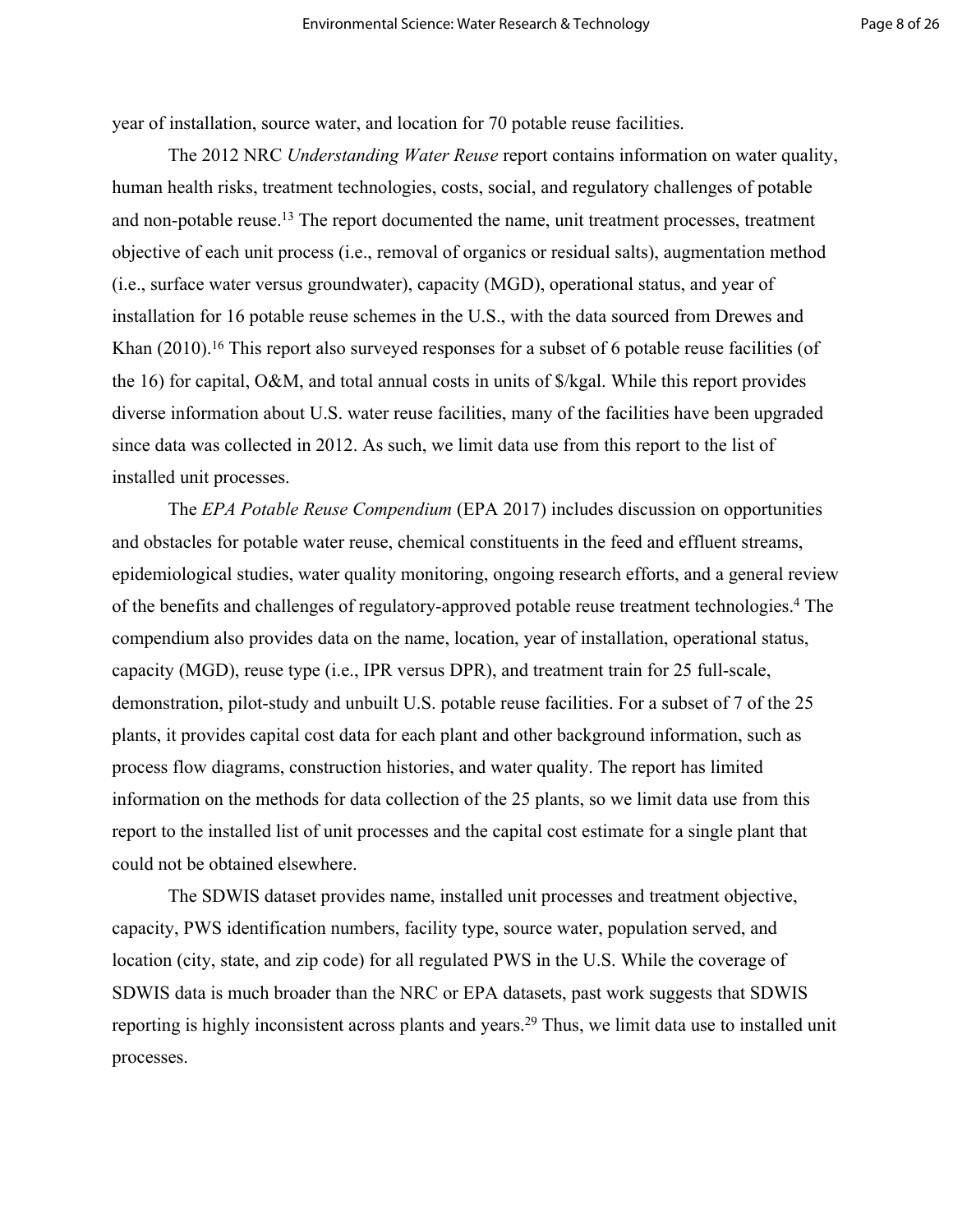# *2.2. Process-based estimates of the electricity intensity of potable reuse systems*

We define our control volume boundary around advanced water treatment, excluding conventional wastewater treatment processes and post-treatment (Figure 2). Post-treatment includes de- or re-carbonation, pH adjustment, and/or chemical softening processes. In energy calculations, we also exclude energy embedded in wastewater collection, conveyance, treatment, and distribution to end users.[23](https://www.zotero.org/google-docs/?BtvNMu)

We estimate potable reuse electricity intensity by source water following the calculation methods detailed in Gingerich & Mauter  $(2017)^{29}$  and using Python for simple matrix multiplication. Electricity intensities of unit processes are adjusted for water recovery and then summed across the treatment train. Gingerich & Mauter (2017) used SDWIS as the sole source of data for unit processes of PWSs, while the present work uses only the unit processes compiled from facility specific reports for each of the 70 systems (Table S1), as we believe those primary sources to be the most reliable. Electricity intensity and water recovery estimates for individual unit processes are in SI Section 3.0.



**Figure 2**. Characterization of indirect (IPR) and direct potable (DPR) reuse schema. Some IPR facilities convey reclaimed water from conventional municipal wastewater treatment plants to offsite advanced water treatment facilities, while other facilities employ their advanced treatment process onsite. The advanced treated water is then directed towards an environmental buffer. DPR pathways include sending advanced treated water to a drinking water plant or storage before distribution for potable use. We calculate the process-based energy intensity using a control volume boundary of advanced water treatment, or treatment of secondary and tertiary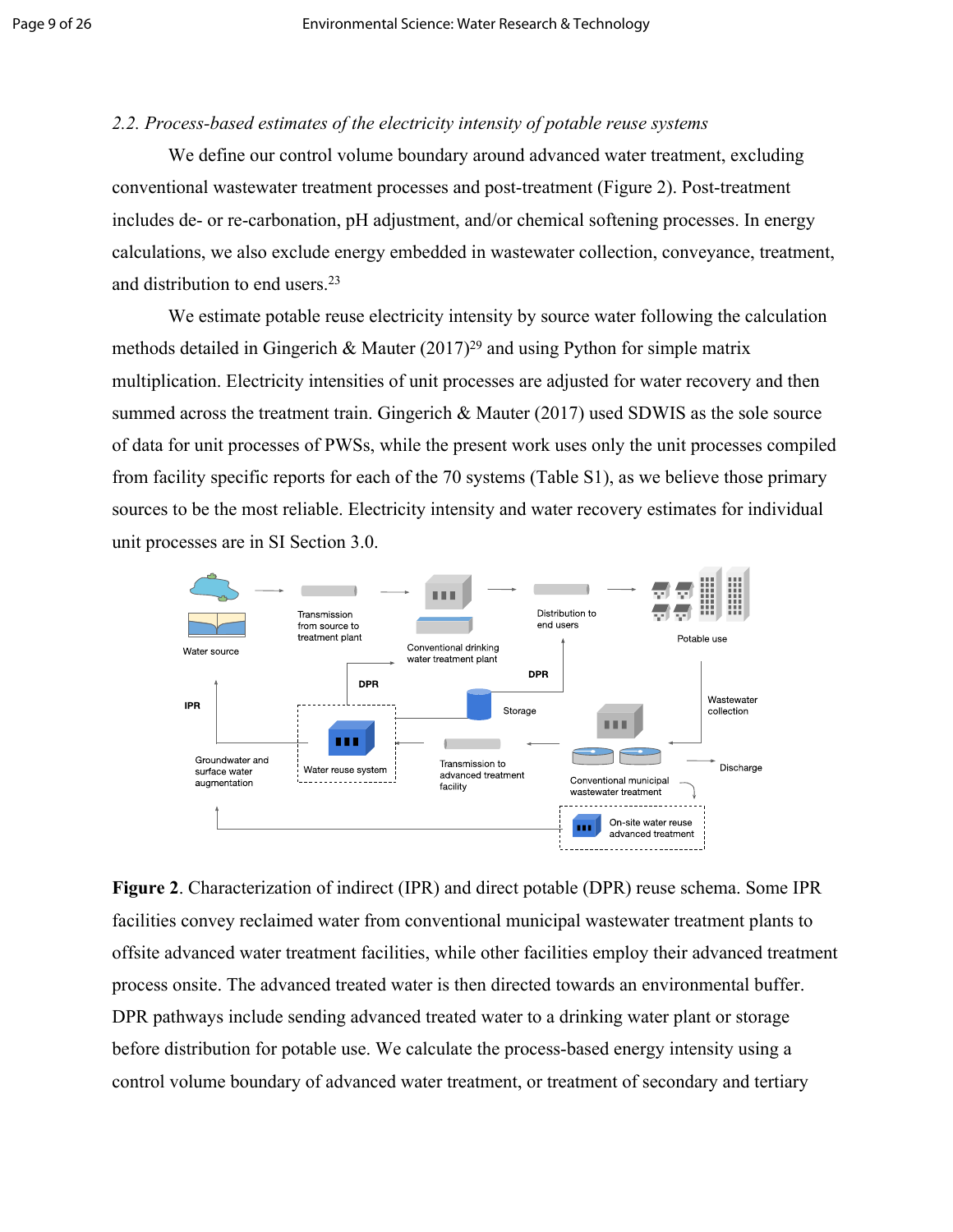effluent feedwaters, excluding conventional wastewater treatment processes (i.e., aeration or flocculation) but including small-scaled membrane bioreactors (MBRs).

A subset of 10 potable reuse projects were covered by the EPA, NRC, SDWIS, and our dataset. These facilities were used to evaluate the consistency of energy intensity estimates from past assessments and the accuracy of these estimates relative to measured process-based electricity intensities  $(kWh/m<sup>3</sup>)$ , where available. These 10 projects include examples from both membrane- and non-membrane-based systems.

#### *2.3 Capital and operational costs of analyzed facilities*

We curated data on capital and operational costs of potable reuse facilities from published presentations and reports from engineering consulting firms, utility and water agency press releases, and peer reviewed and grey literature sources. We use one data point from the EPA (2017) compendium, while the rest of the capital and O&M costs are from utility or engineering firm documentation of specific facilities. For unbuilt facilities, the costs reported in technical documentation are engineering estimates that are subject to change as construction proceeds. For built facilities, we report the actual costs of construction and, when available, routine costs for facility operation and maintenance. Available capital cost breakdowns for a selected number of reuse projects are in Table S2. While robust cost data was not available for each class of treatment train, costs were widely available for potable reuse systems with MF, RO, and UV AOP unit processes. All costs were adjusted to \$2020.

#### *2.4. Estimating average air emission externalities using Water-AHEAD*

We estimate the air emission externalities of four representative membrane and nonmembrane potable reuse treatment trains using the Water-AHEAD tool for estimating human health, environmental, and climate (HEC) externalities associated with water and wastewater treatment trains.<sup>29</sup> We use plant-specific unit processes, average recoveries for unit processes, and national averages for electricity generation and chemical manufacturing. Specific input values and model assumptions are detailed in SI Section 3.0. The output of the model includes the electricity and thermal energy consumed  $(kWh/m<sup>3</sup>)$ , the total chemicals consumed in the treatment train (mg/L), and air emission climate and health damages (\$K/year) adjusted in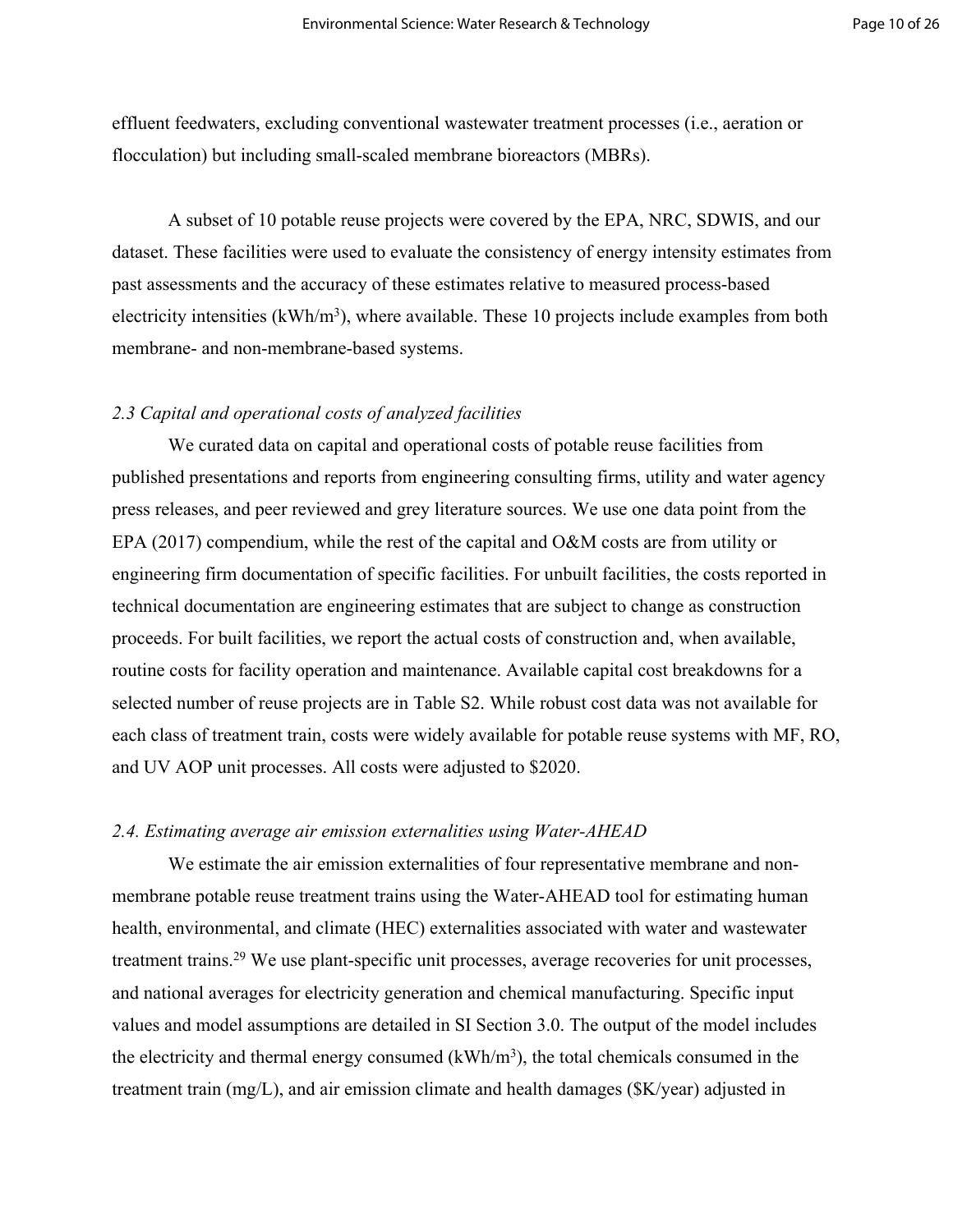\$2020.

#### **3. Results and Discussion**

#### *3.1.* General Characteristics of U.S. Potable Reuse Systems

Our analysis identified 70 operational, unbuilt, pilot, demonstration, and decommissioned U.S. potable reuse systems. Over the past 15 years, 14 pilot studies and demonstrations have been implemented, with over 10 potable reuse systems currently in the design or construction phase (Figure S1a). The majority of facilities analyzed in this work were located in California (34%) or Florida (17%), with many facilities sited near the coast for cost effective brine disposal (Figure S3**)**. Another 17% of the facilities were located in TX, though most serve land-locked urban areas. The remaining potable reuse systems were located in Arizona, Colorado, Georgia, New Mexico, Texas, Virginia, and Washington.

The operational facilities in our dataset spanned a wide range of capacities, from less than 10,000 m<sup>3</sup>/day to over 350,000 m<sup>3</sup>/day, with an average size of 84,600 m<sup>3</sup>/day (Figure 3A). Over half of the systems are either unbuilt demonstration projects or pilot studies, with only 38% (27) systems) currently online. The distribution of facility sizes for the 25 operational, unbuilt, pilot, and demonstration with available cost information is representative and reported in Figure 3B. Of the 25 facilities with capital cost information, 12 are operational, 6 are demonstration projects or pilot studies, and 7 are unbuilt. The 7 O&M cost data points represent 2 demonstration projects, 3 operational, and 2 unbuilt facilities.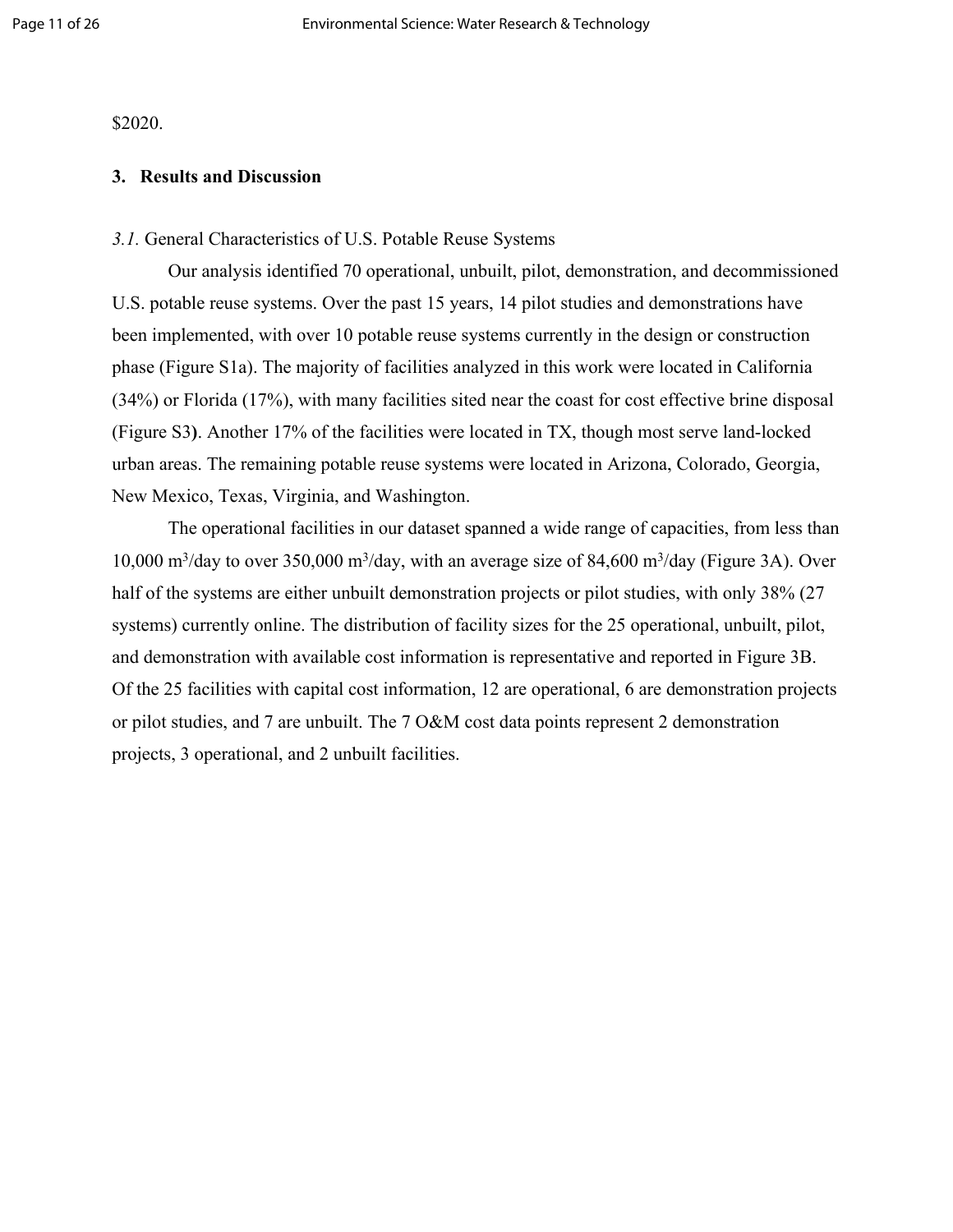

Figure 3. Attributes of U.S. potable water reuse systems. (A) Capacities in m<sup>3</sup>/day for all 70 potable reuse systems. (B) Capacities in  $m^3$ /day for the subset of 25 potable reuse systems with sufficient cost data to be included in our cost analysis. (C) Feed water type entering IPR facilities.

Feedwaters for potable reuse systems fall into four general categories: raw wastewater, secondary, tertiary, or surface water. We define "raw wastewater" as untreated sewage pumped or gravity-fed to the centralized wastewater treatment plants. "Secondary effluent systems" are systems that intake secondary treated effluent as their feedwater. In our analysis, we assume secondary treated effluent as wastewater that has undergone a biological and/or clarification process. Likewise, "tertiary effluent systems" are systems that intake tertiary treated wastewater, or secondary treated wastewater that has undergone nutrient removal. The category surface water includes non-traditional feedwaters, such as wetland effluent or an imported blend of surface waters. Over 75% of the analyzed systems use secondary (29 systems) and tertiary effluent (25 systems) feed streams (Figure 3C). Raw wastewater is a feedwater for only 6 operational systems, where advanced water treatment occurs immediately after conventional wastewater treatment.

Treatment trains are tailored for feedwater quality, end user, and state discharge standards. Figure 4 presents selected reported treatment trains for both proposed and operational potable reuse treatment trains by feedwater type, with unit processes organized by treatment stage. This figure is not exhaustive in the diversity of the treatment trains for the 70 potable reuse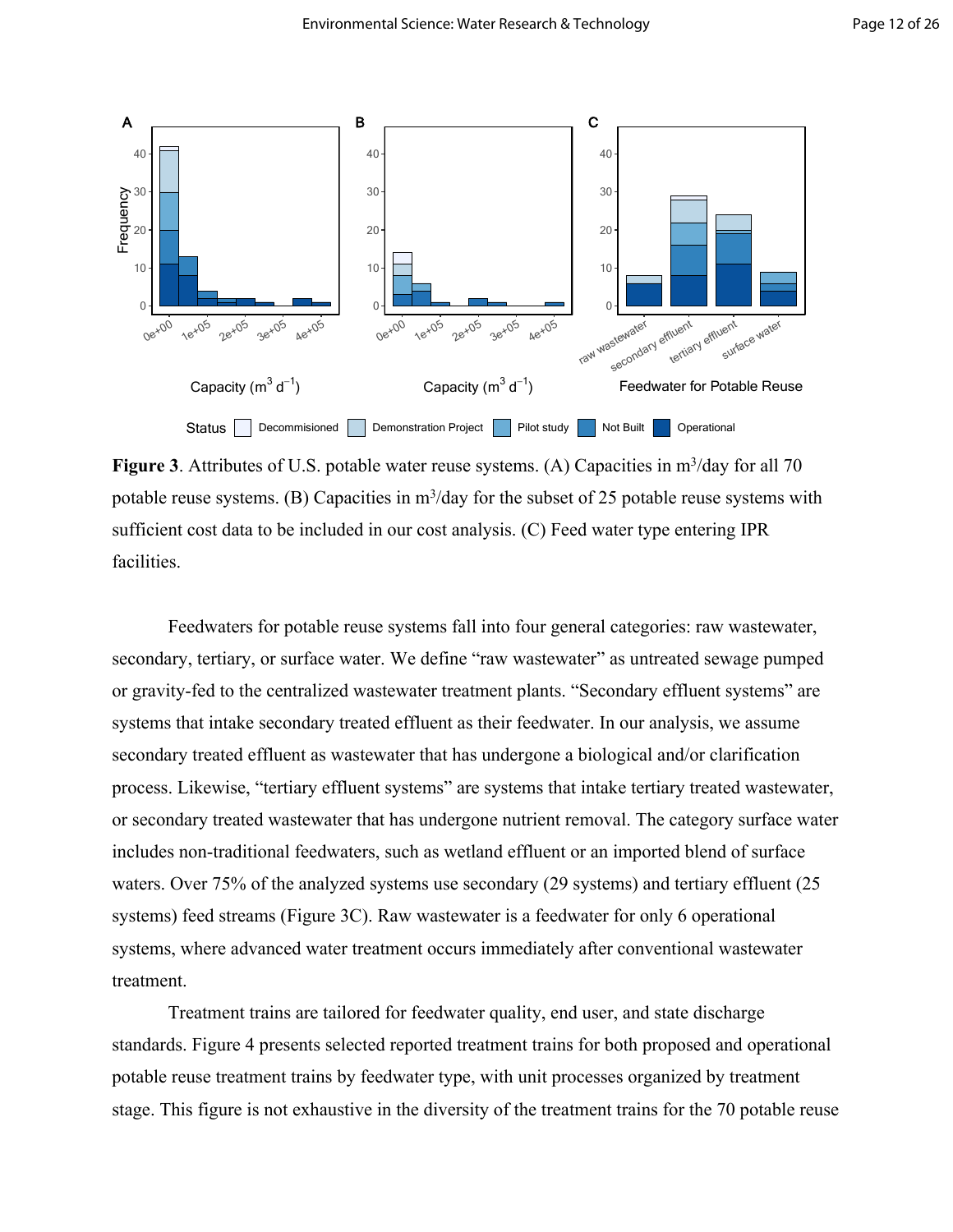systems. However, most treatment configurations are close variations of one another and deviate by only a few treatment processes.



Frequency in 70 potable reuse treatment trains: BAC/BAF (16%), Constructed Wetlands (13%), GAC (21%), Ozone (20%), MF/UF (71%), RO (56%), SAT (13%), UV/AOP (55%), UV (24%).

**Figure 4.** Unit processes in potable reuse treatment trains, categorized by treatment purpose and augmentation type for all potable reuse systems. Percentages at the bottom of the figure denote the frequency that the unit process appears in our set of 70 analyzed potable reuse treatment trains. Representative percentages were not calculated for post-treatment since the absence of consistent reporting precluded definition of specific chemicals used in each treatment train or any associated electricity consumption at the plant. (BAC/BAF = biologically active carbon/filtration,  $GAC =$  granular activated carbon,  $DPR =$  direct potable reuse,  $MBR =$ membrane bioreactor,  $MF/UF = micro/ultra filtration$ ,  $RO = reverse$  osmosis,  $SAT = soil$  aquifer treatment, UV/AOP = ultraviolet advanced oxidation process).

Raw wastewater feed streams are universally treated by conventional wastewater treatment processes or membrane bioreactors (MBRs). MBRs combine a suspended biomass reactor with a membrane filtration step to act as a pretreatment step or produce high quality water adequate for water reuse.<sup>[49](https://www.zotero.org/google-docs/?KjMpjC)</sup> For example, the City of Abilene Hamby Water Reclamation Facility employs a MBR before RO and ozone-BAF for treatment to potable reuse standards.<sup>43</sup> For raw wastewater feed streams, however, conventional wastewater treatment followed by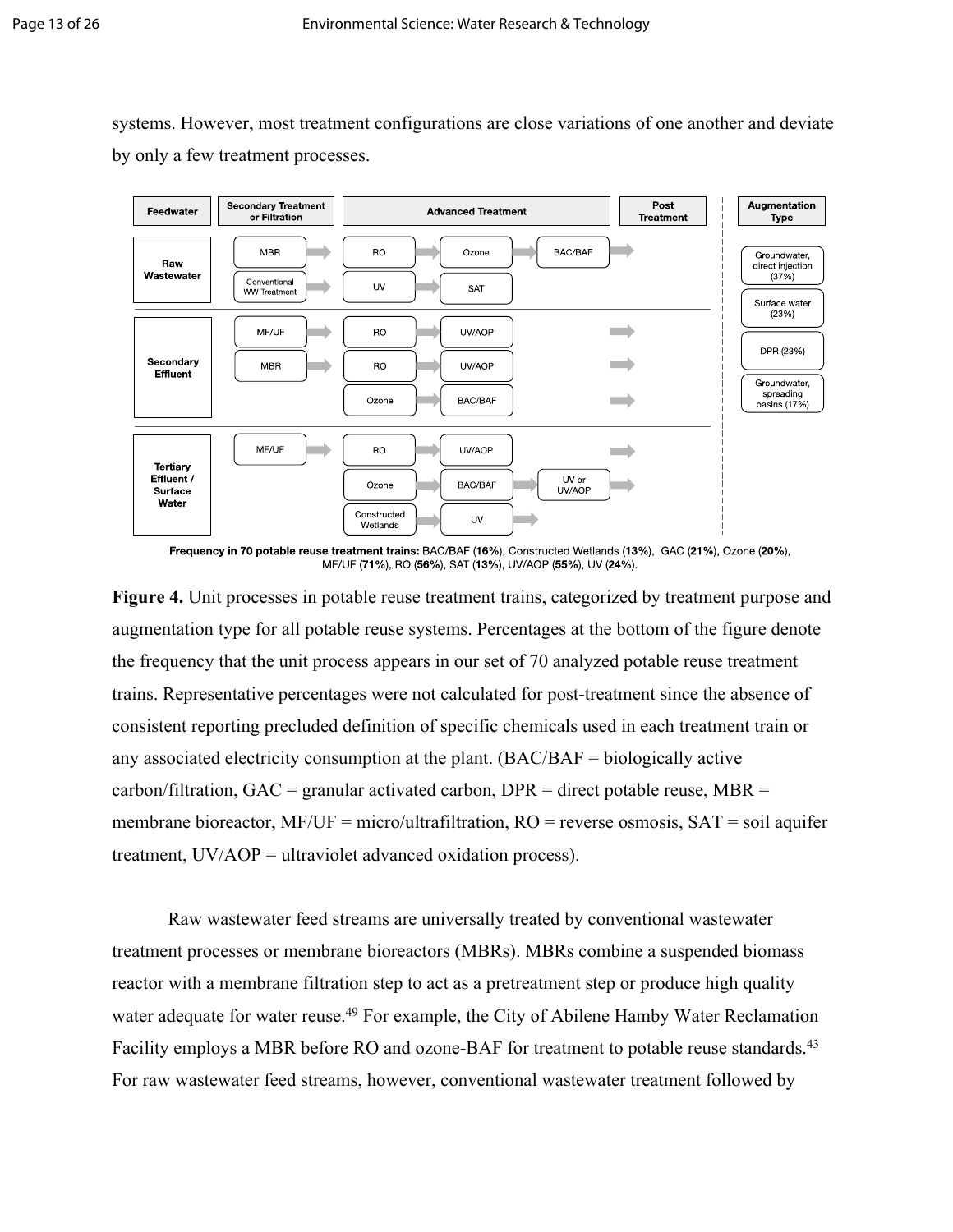ultraviolet radiation (UV) and soil aquifer treatment (SAT) is more common than MBRs, with half of the operational systems employing this treatment train.

For secondary and tertiary effluent or blended feed streams, MF and UF is the most common pretreatment method and was present in 71% of the analyzed systems. This percentage is inclusive of the MF and UF membranes that are employed in MBR systems. Over half of the advanced treatment systems use RO with ultraviolet advanced oxidation processes (UV/AOP). Membrane-based RO systems are often followed by post-treatment chemical addition of lime, caustic soda, and/or calcium chloride stabilizers. Inconsistent reporting precluded determination of the frequency of use for different post-treatment chemicals, but we note that most systems use more than one. Membrane-free ozone-BAF/BAC is employed in 16% of the analyzed systems and does not require post treatment other than disinfection.7,20 GAC not used in ozone-BAC treatment trains was counted separately and was present in 21% of the systems.

Most potable reuse facilities supply water indirectly by discharging into groundwater aquifers (37%) via direct injection and spreading basins or surface waters (23%), such as rivers, ponds, and lakes. A few systems (13%) direct tertiary effluent or blended feed streams into engineered environmental buffers, such as constructed wetlands, for treatment before augmentation back into surface waters. While at least 12 DPR pilot studies and demonstration projects (or 23% of 70 systems) have been installed since 1980, only two operational facilities discharge directly to distribution systems in a direct potable reuse (DPR) scheme. Past work has documented the myriad of regulatory, technological, funding, and public perception barriers to DPR.9,35,40,44–46

#### *3.3. Electricity intensity of advanced treatment for potable water reuse*

There are few direct reports of energy consumption at operational facilities, and past work often presents point estimate energy intensities for specific facilities or treatment trains without accounting for variability in unit process electricity consumption. We perform a metaanalysis of past studies and compare this distribution of energy intensity estimates to actual energy intensity for operational facilities. We plot the expected range of IPR electricity intensity for individual facilities (Figure 5A), with the range representing the sum of the minimum and maximum electricity intensity values for each of the unit processes and the black triangles representing measured energy intensity values from operational facilities. The process-based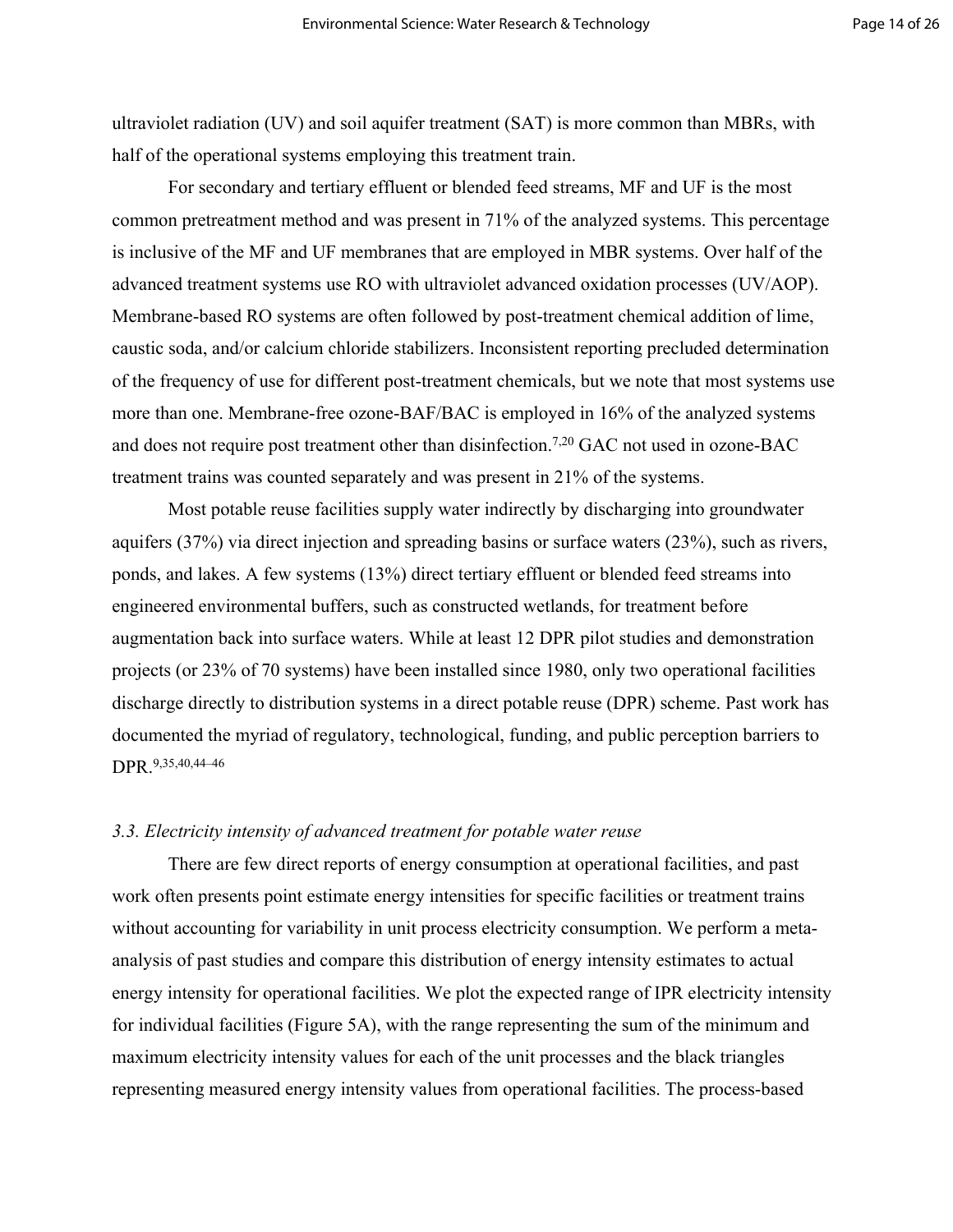approach leads to very broad ranges in estimated energy intensity, while discrepancies in the data sources reporting installed unit processes further broaden this potential range. The greatest discrepancy originates with SDWIS data, which tends to provide an incomplete list of unit processes and results in underestimates of treatment train energy intensity. Since the SDWIS is the only comprehensive database of public drinking water systems in the U.S., we strongly recommend prioritizing reporting consistency and explicit demarcation of potable water reuse facilities.

Our model estimates a range of energy intensities for FAT process trains (e.g., GWRS, West Basin) that spans 0.9–2.2 kWh/m<sup>3</sup>, though operational FAT systems typically report electricity intensities of approximately  $1.1-1.4 \text{ kWh/m}^3$ .  $47-49 \text{ We estimate a range for non-}$ membrane based BAF systems (e.g., Gwinnett County) of 0.26–0.40 kWh/m<sup>3</sup>, which is closer to the reported average electricity intensities of  $0.37 \text{ kWh/m}^3$ .<sup>8</sup> Treatment trains for the selected potable reuse systems in Figure 5A are further described in Table S1.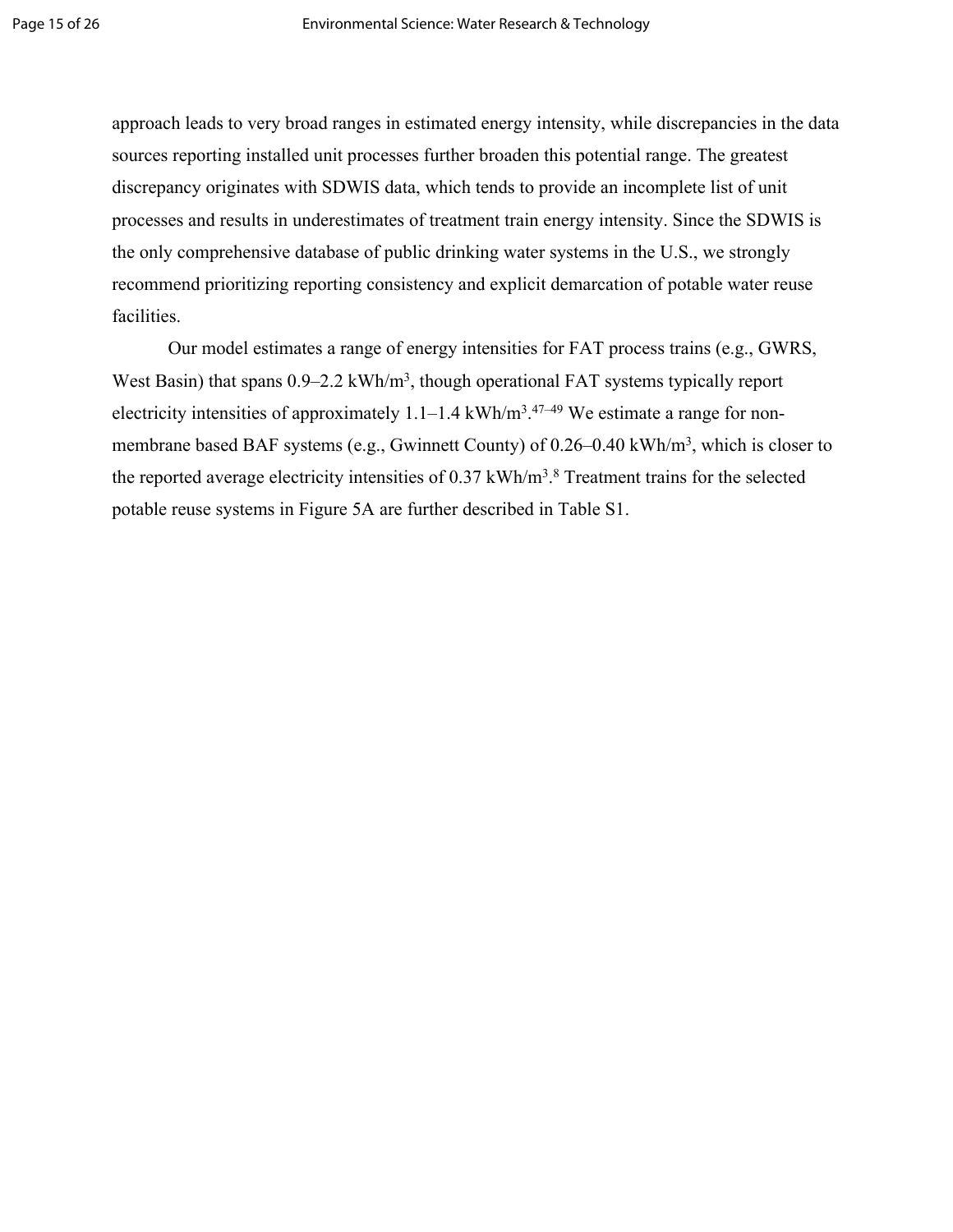

Figure 5. (A) Comparison of the process-based electricity intensities (kWh/m<sup>3</sup>) for a subset of 10 potable reuse systems with unit processes reported by more than one source (See Table S4 for treatment trains of selected facilities). The black triangle represents actual electricity consumption at four operational facilities.[42–45](https://www.zotero.org/google-docs/?Sh9wmH) **(B)** Process-based electricity intensities (EIs) by feedwater type. The "EI min" represents the computed electricity intensity of the system using the minimum electricity consumption of all unit processes, while the "EI max" is the computed range using the maximum electricity consumption of all unit processes. The "Full EI Range" represents the processed-based electricity intensity from the 25th percentile of the EI min to the 75th percentile of the EI max.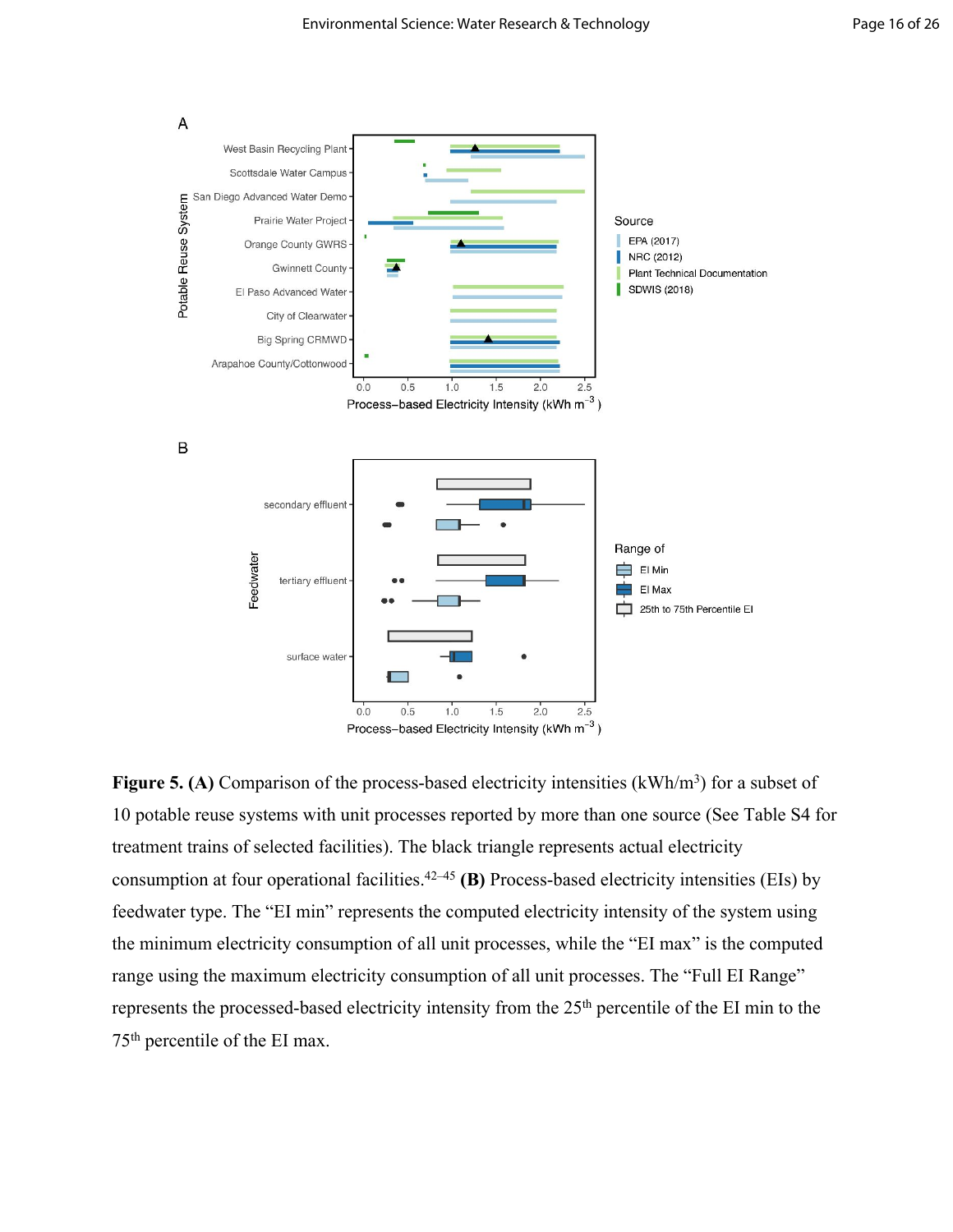Despite the data limitations that lead to uncertainty and variability in estimated energy intensity of IPR facilities, we find that our estimated range of energy intensity is inclusive of the documented energy intensity of operational facilities. Operational facility energy intensity for the four facilities is at the far lower end of the estimated range, reflecting judicious selection and operation of unit processes for the feed water quality. While this is an intuitive finding, it is drawn from a very limited dataset of operational facility data and it underscores the importance of generating a larger validation dataset for IPR facilities.

The variation in IPR energy intensity across facilities is readily explained by the feedwater quality and the treatment train configurations, including membrane and nonmembrane-based approaches. We plot the estimated electricity intensity ranges for all 70 IPR treatment train configurations and group the results by feedwater source in Figure 5B. We exclude electricity intensity calculation for raw wastewater feedwater sources since many employed unit processes following conventional wastewater treatment are similar to those found in secondary and tertiary treatment trains. The minimum advanced treatment electricity intensity range (EI min) is calculated using the minimum electricity consumption of all unit processes, while the maximum advanced treatment electricity intensity (EI max) range is computed using the maximum electricity consumption of all unit processes. The full electricity intensity range in Figure 5B is defined as the values between the  $25<sup>th</sup>$  percentile of the minimum electricity intensity and the 75th percentile of the maximum electricity intensity. This is to be inclusive of unit process electricity consumption process uncertainty and variability, but also to omit potential outliers. Regardless of feedwater type, the electricity intensity of these ranges between  $0.3 - 2.0$  kWh/m<sup>3</sup>.

Since secondary effluent and tertiary feedwaters often share treatment train configurations, the average system electricity intensities are similar with a full electricity intensity range of  $0.8-1.8$  kWh/m<sup>3</sup> (Figure 5B). A possible explanation for the slightly higher electricity intensity for secondary effluent is the use of energy intensive MBRs consuming 0.5–  $0.7$  kWh/m<sup>3</sup> at full-scale wastewater treatment plants and at least double that in systems with capacities less than 50 m<sup>3</sup>/d.<sup>[47,48](https://www.zotero.org/google-docs/?crAtjr)</sup> MBRs are more often used for treatment of direct raw wastewater, but several pilot studies have implemented MBR for secondary effluent feedwaters (Table S1). Besides MBRs, other energy intensive unit processes include RO (0.7 kWh/m<sup>3</sup>), UV AOP with  $H_2O_2$  (0.28–1.0 kWh/m<sup>3</sup>), and ozone (0.25–0.35 kWh/m<sup>3</sup>).<sup>29,50</sup>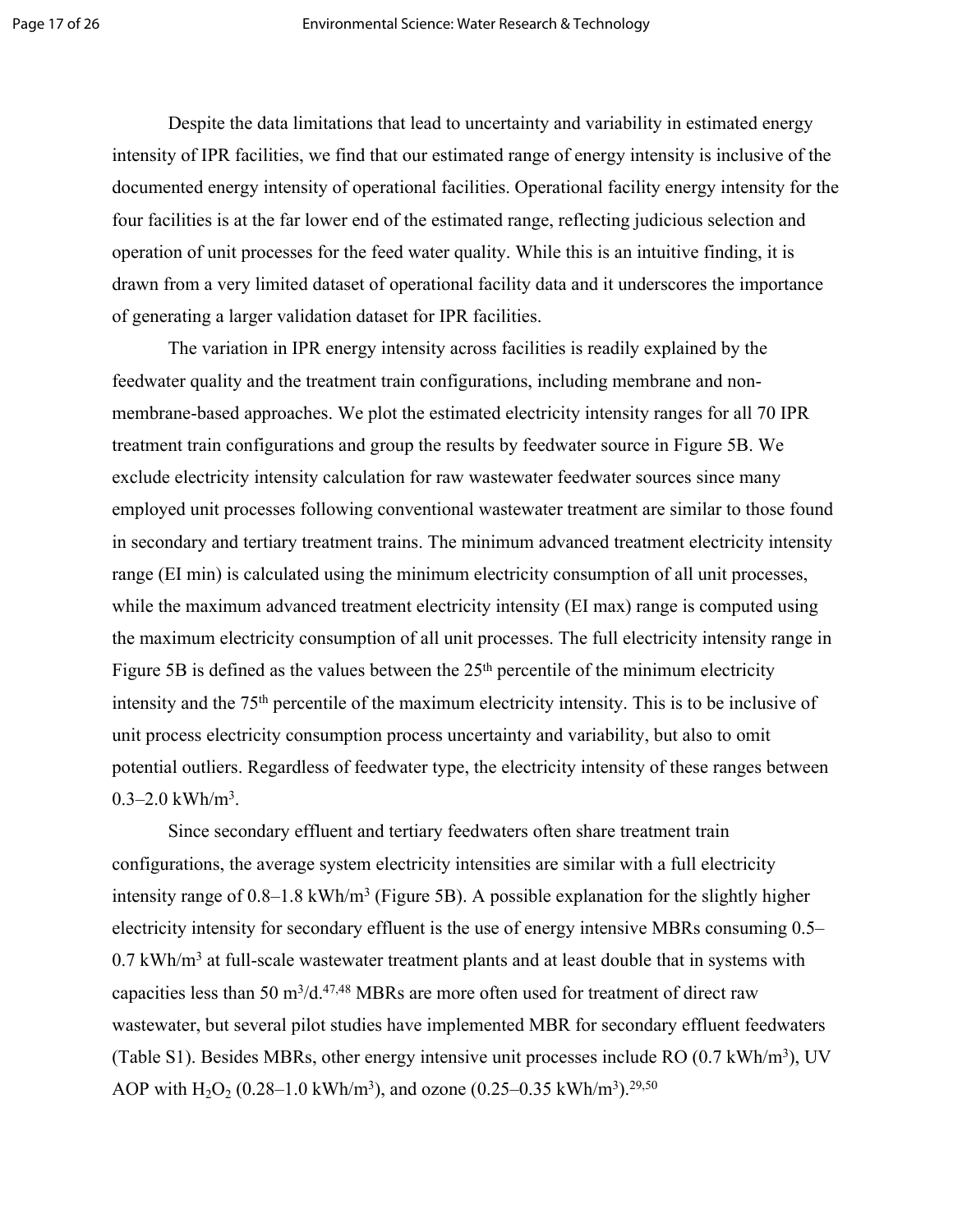The electricity intensity of systems treating surface or blended (tertiary effluent blended with surface water) feedwaters is significantly lower because only a few systems include ozone-BAF/BAC or FAT processes. The vast majority of systems divert the surface water or water blend to constructed wetlands or spreading basins for soil-aquifer treatment (SAT). The greatest consumption from these natural systems originates in the energy intensity required to transmit water to the passive treatment system, which is excluded in our calculation.

# *3.4. Potable reuse capital and O&M costs*

Potable reuse capital and O&M costs are important evaluating water reuse relative to other water supplies. Unfortunately, the lack of standardized cost reporting in past publications has resulted in large variations in capital cost estimates and complicated efforts to develop reliable cost curves.12,26,27 We curated a dataset of reported capital and O&M costs for a select number of potable reuse systems for a simple cost analysis and for validation of past cost estimation curve estimates for MF, RO, and UV/AOP treatment trains.

Total capital costs of a project include costs for engineering and construction, permitting, land purchase and development, offsite waste product management and water transmission.<sup>4,13</sup> In this work, we exclude the costs of additional infrastructure (i.e., piping for distribution, brine disposal wells, or equipment replacement), scientific studies, and public outreach for potable water reuse, whenever possible. The coarse resolution of cost data, however, precludes us from definitively differentiating between facility specific and total capital costs for some projects. Total capital costs generally include costs for distribution infrastructure, which are often the next most costly component of a potable reuse system.

In Figure 6, we plot system capital costs normalized by capacity and categorized by unit processes and status. The 12 operational plants are labeled by number and are listed in Table S2. Costs for operational plants are encompassed by a transparent grey "envelope." The maximum normalized cost of the operating systems is approximately \$5300 per cubic meter per day  $(m^3d^1)$ and the minimum is approximately  $$1000 \text{ m}^3$ d<sup>-1</sup>. A majority of capital costs are below \$4500  $m<sup>3</sup>d<sup>-1</sup>$ . Cost data on facilities larger than 100,000  $m<sup>3</sup>d<sup>-1</sup>$  is limited, so there is greater uncertainty on the bounds of the envelope for large-scale facilities. Some of the variation in this plot is explained by variability in installed unit processes at the treatment facilities, while other variation is likely explained by facility scale, location specific costs, and other factors described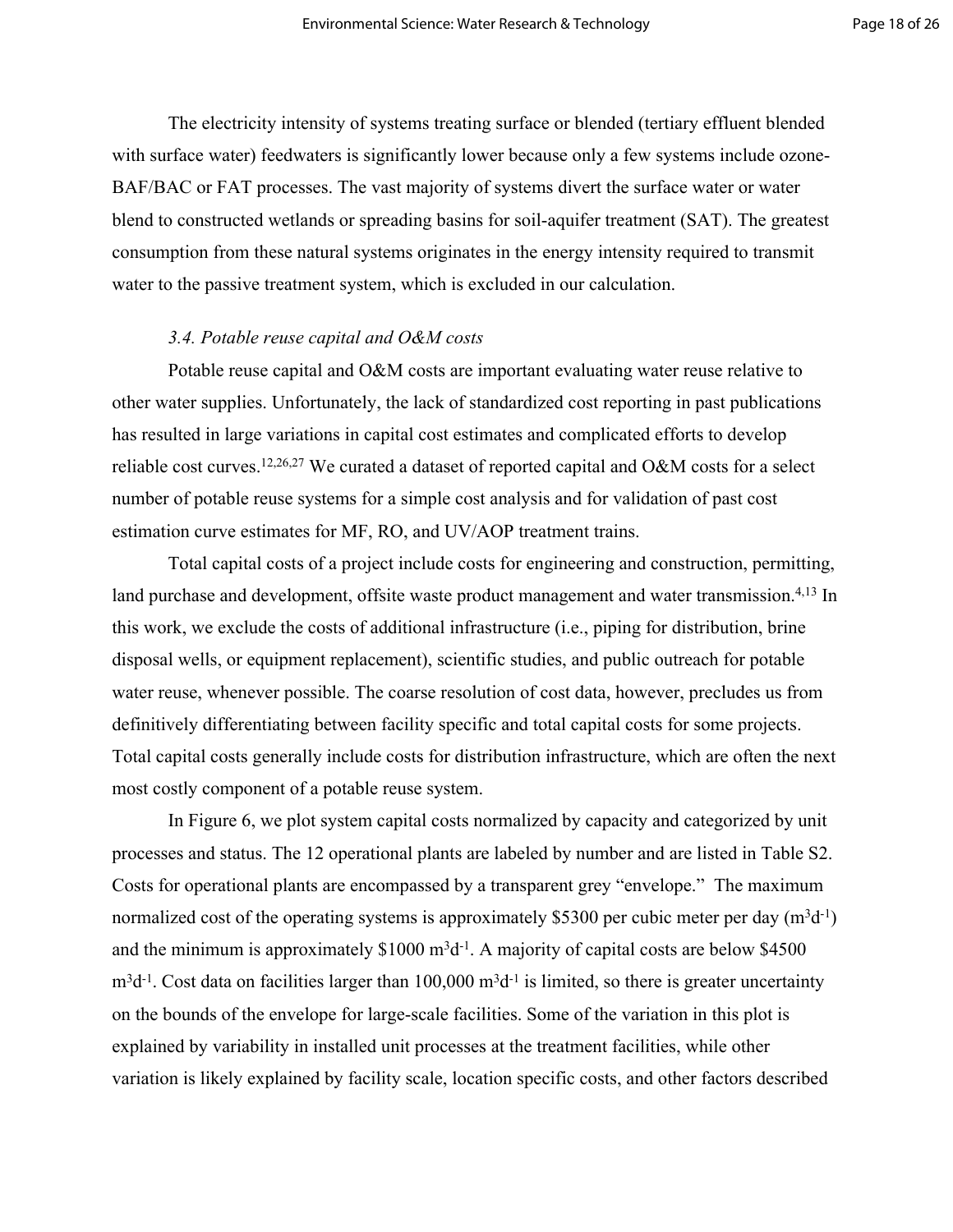above. Generally, smaller RO-based systems (i.e.,  $19,000 \text{ m}^3\text{d}^{-1}$ ) are cost competitive with nonmembrane treatment trains (Ozone-GAC) where inexpensive ocean or sewer disposal is accessible.<sup>8</sup> However, past work suggests that RO-based systems with capacities greater than 19,000 m<sup>3</sup> /day or with less readily available concentrate disposal have higher capital, O&M, and environmental costs than non-membrane systems.<sup>8</sup>



**Figure 6**. System design capacity normalized capital costs for 25 potable reuse facilities by status and treatment train. The costs for the unbuilt facilities are engineering estimates and may be subject to change upon construction. The operational status of the facility is differentiated by color, while treatment trains are differentiated by symbol. Facility capital cost data are labeled by number corresponding to system names in Table S2. Facilities that did not differentiate between capital costs for water treatment infrastructure and those for conveyance or other infrastructure upgrades are unlabeled and less reliable. The grey envelope represents the cost range for operational plants with high data reliability.

The coarse resolution of cost data and inclusion of unbuilt, demonstration and pilot studies also contribute to the scatter of cost data points in Figure 6. Distribution infrastructure is often included in total project cost estimates and can account for up to 20% of the facility cost in the 25 systems we analyzed. Since cost estimates for some systems did not distinguish between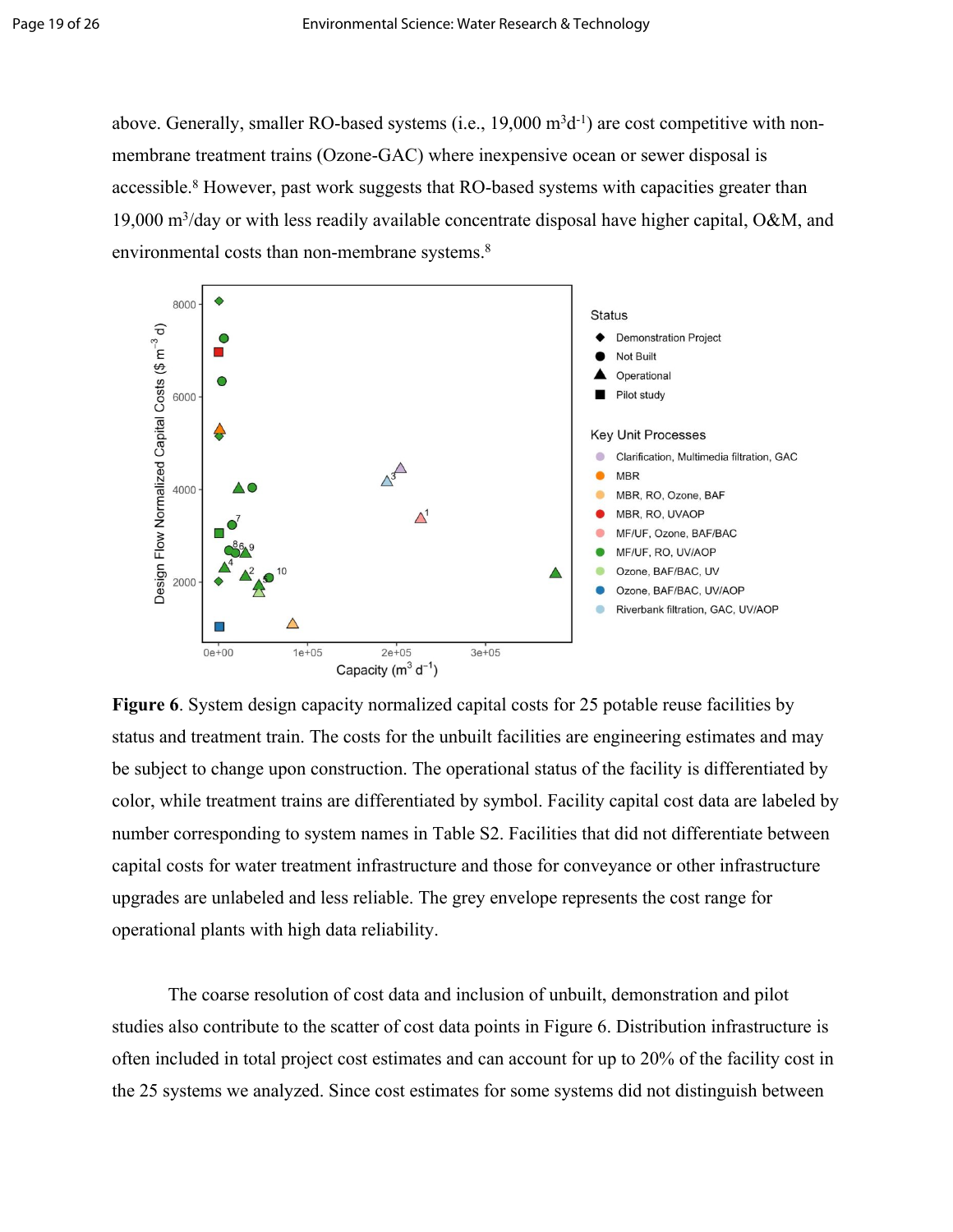total and facility costs, some of the data points presented in the plot inflate the facility specific costs. In Figure 6, facility capital costs are labeled by number, while total capital costs are unlabeled. The corresponding system names are in Table S2. Additionally, the costs for demonstration projects and pilot studies, which fall between \$1000 and \$7000 m<sup>3</sup>d<sup>-1</sup>, may not be reflective of full-scale facility costs since they may temporarily implement certain treatment processes that are not going to be used in the full-scale facility. Finally, cost estimates for unbuilt facilities are subject to change as construction proceeds.

The flow normalized treatment plant capital and O&M costs for a subset of potable reuse systems with MF, RO, and UV/AOP processes are plotted in Figure 7. We also plot capital and O&M cost-estimation curves developed by Plumlee et al (2014) for MF, RO, and UV AOP facilities with capacities greater than  $100,000 \text{ m}^3\text{d}^{-1}$  and  $300,000 \text{ m}^3\text{d}^{-1}$  that were built from a combination of models, engineering experience, and vendor quotes.[18](https://www.zotero.org/google-docs/?5uEXnB) The cost curves, adjusted to \$2020, follows a power function of the form  $y = Ax^b$ , where y is the cost in \$/m<sup>-3</sup> d, x is the capacity in m-3 d, and A and b are constants. For capital costs, A equals 18740 and b equals - 0.21, while for O&M costs, A equals 386.9 and b equals -0.095.



**Figure 7. (A)** Comparison of flow normalized capital costs of the microfiltration (MF), reverse osmosis (RO), and ultraviolet advanced oxidation (UV/AOP) treatment train to cost estimation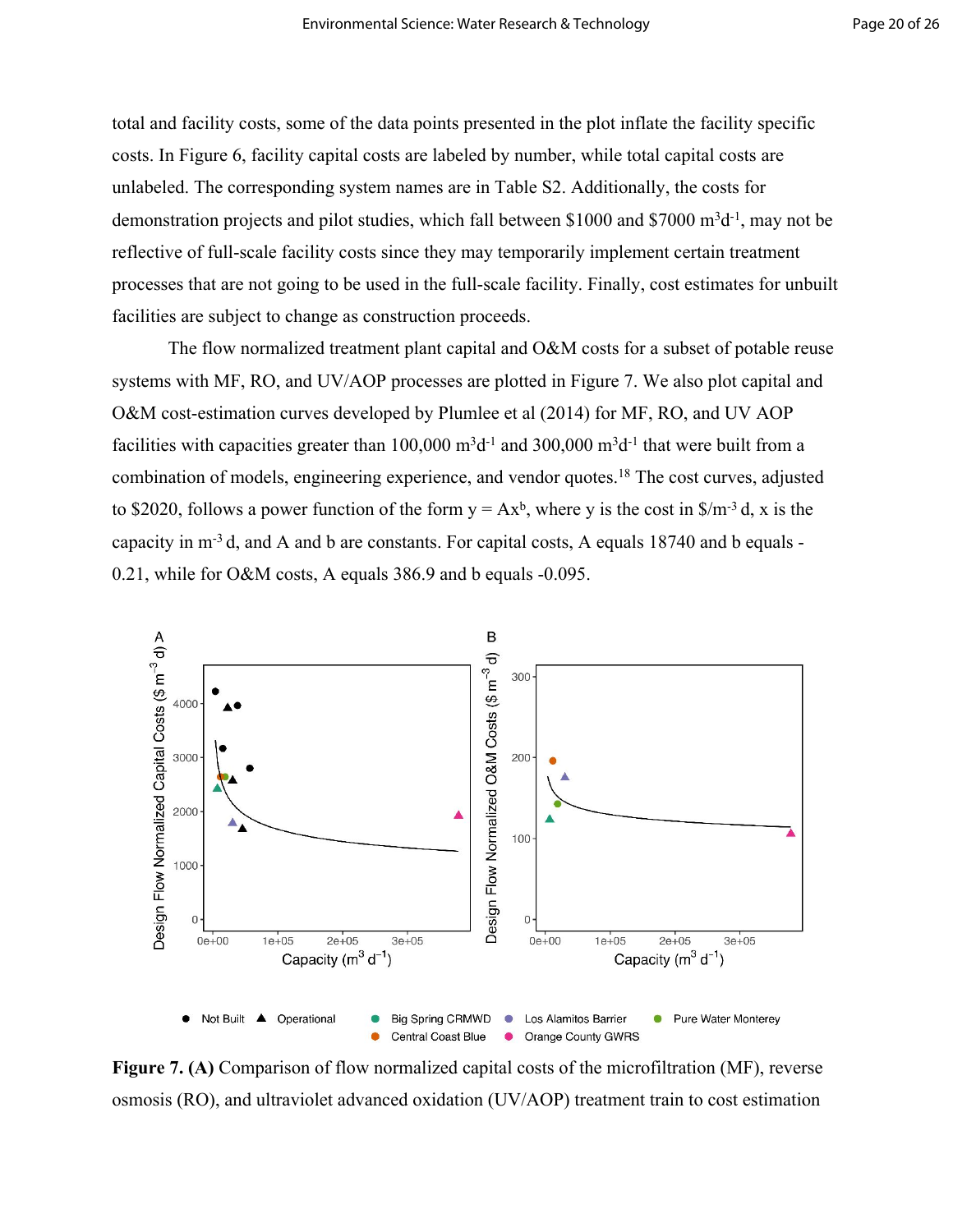curves of the same treatment train. The triangle symbol represents costs for operating systems, while the dot symbol represents cost estimates for systems that have not yet been built. The solid black line matches cost curve estimates by Plumlee et al (2014). **(B)** Operation and management (O&M) costs of the MF, RO, and UV AOP process train.

We observe reasonable agreement between past cost estimation curves and the actual facility costs of FAT treatment trains in our dataset, though the lack of standardization for cost reporting complicates this comparison. For example, the Plumlee et al (2014) capital cost curve excludes consideration of special land access, backup power, and water storage, but includes a 30% construction contingency cost. Multi-stage construction and expansions further complicate the cost analysis, as information reported on the intermediate phases may be unpublished or inaccessible. While published O&M costs are scarce, there is less variability and less economy of scale due to better standardization of annual cost elements, such as energy and chemical usage, labor, and major equipment replacement.

# *3.5. Potable reuse air emission externalities*

Quantifying the risk-tradeoffs of increased human health, environmental, and climate (HEC) impacts from electricity and chemical consumption during treatment plant operation can assist in selection of a water source and treatment technologies. In this work, we use the water-AHEAD model that estimates embedded emissions of greenhouse gases (GHG),  $NO<sub>x</sub>$ ,  $SO<sub>2</sub>$ ,  $CO<sub>2</sub>$ , and  $PM<sub>25</sub>$  from drinking water unit processes. The model then calculates the associated human health and environmental damages of treatment trains using AP2, EASIUR, and the social cost of carbon.<sup>29</sup> Additional methodological details and underlying assumptions of the model are detailed in Gingerich & Mauter (2017).<sup>29</sup>

The median air emission externalities in dollars per thousand  $m^3$  (\$/1000 m<sup>3</sup>) for four representative advanced treatment trains from pilot, demonstration and operating systems are plotted in Figure 8. For the set of analyzed treatment trains, the total HEC impacts are between 10 and 48 \$/1000m<sup>3</sup> . A representative FAT treatment train has HEC externalities of 48  $$/1000m<sup>3</sup>$ , nearly four times greater than that of a representative ozone-BAF/BAC treatment train 12  $\frac{\pi}{3}$  /1000m<sup>3</sup>. An average size treatment facility of 84,600 m<sup>3</sup>d<sup>-1</sup> that employs FAT is expected to generate annual climate and health impacts of approximately US\$4000. We also emphasize that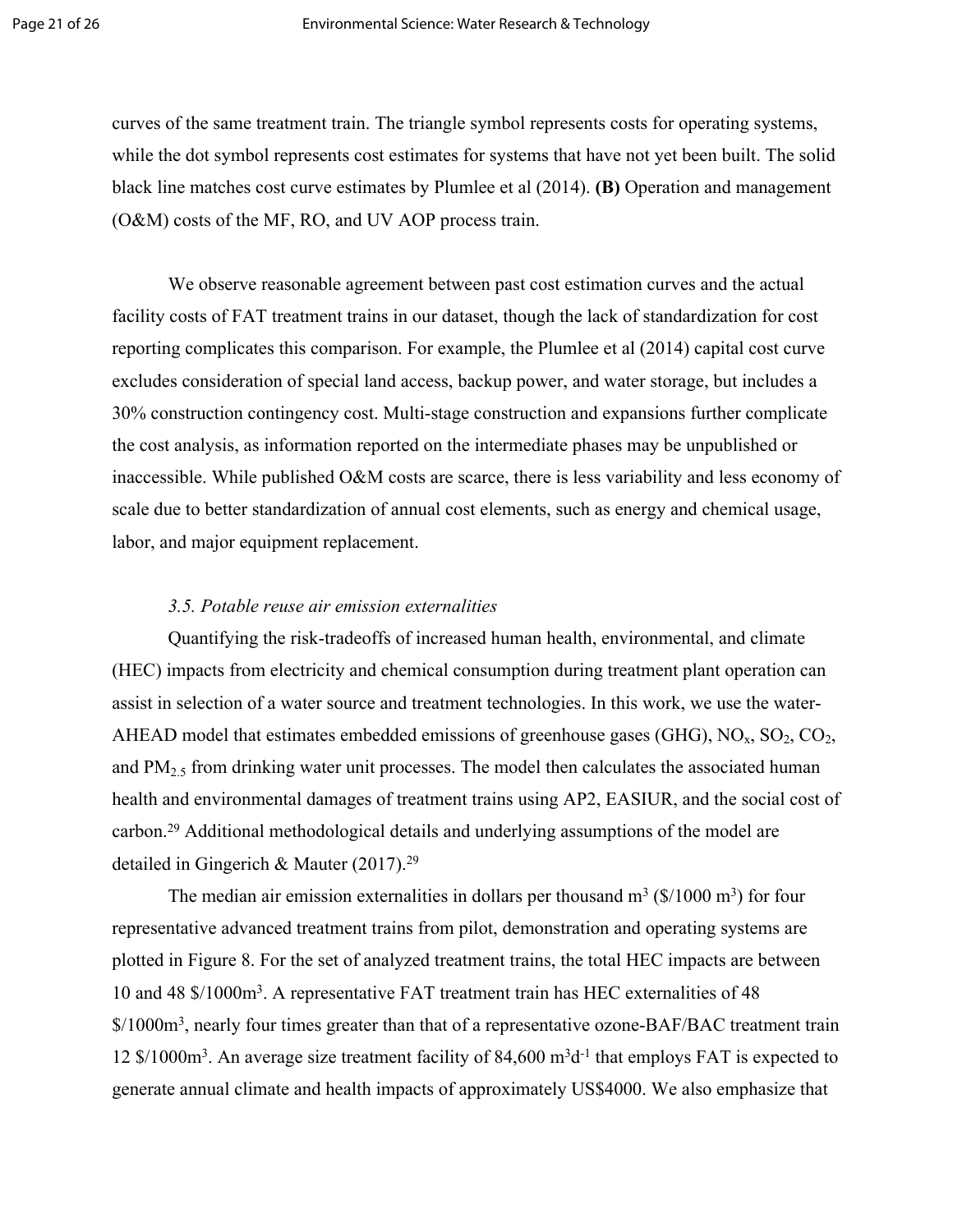lifecycle emissions are just one of many criteria for treatment train selection, and the reliability and high water quality produced by FAT systems may deliver yet-unquantified health benefits.14,36,38 For all systems, the total damages from electricity consumption during operation are greater than those for chemical consumption. Environmental externalities, or air pollution damages to crops and timber, are included in the "Total" column and constitute less than 5% of total damages.



**Figure 8.** Bar graph of median annual air emission externalities (\$ m<sup>-3</sup>) of treatment trains from Figure 4 representing each feedwater type. "Health-Elect" and "Health-Chem" distinguish relative electricity and chemical consumption contributions to health damages. "GHG-Elect" and GHG-Chem'' are relative electricity and chemical contributions to climate damages. The total annual air emission damages consist of "GHG" (climate), "Health," and environmental externalities (not color coded). Costs are in \$2020.

Finally, while energy production and treatment chemicals dominate life-cycle emissions in the treatment phase of water reuse, other contributions not within our project scope, such as conveyance and distribution of water may be more significant than the treatment phase depending on the friction loss, elevation, and grid mix in a specific location.<sup>51</sup>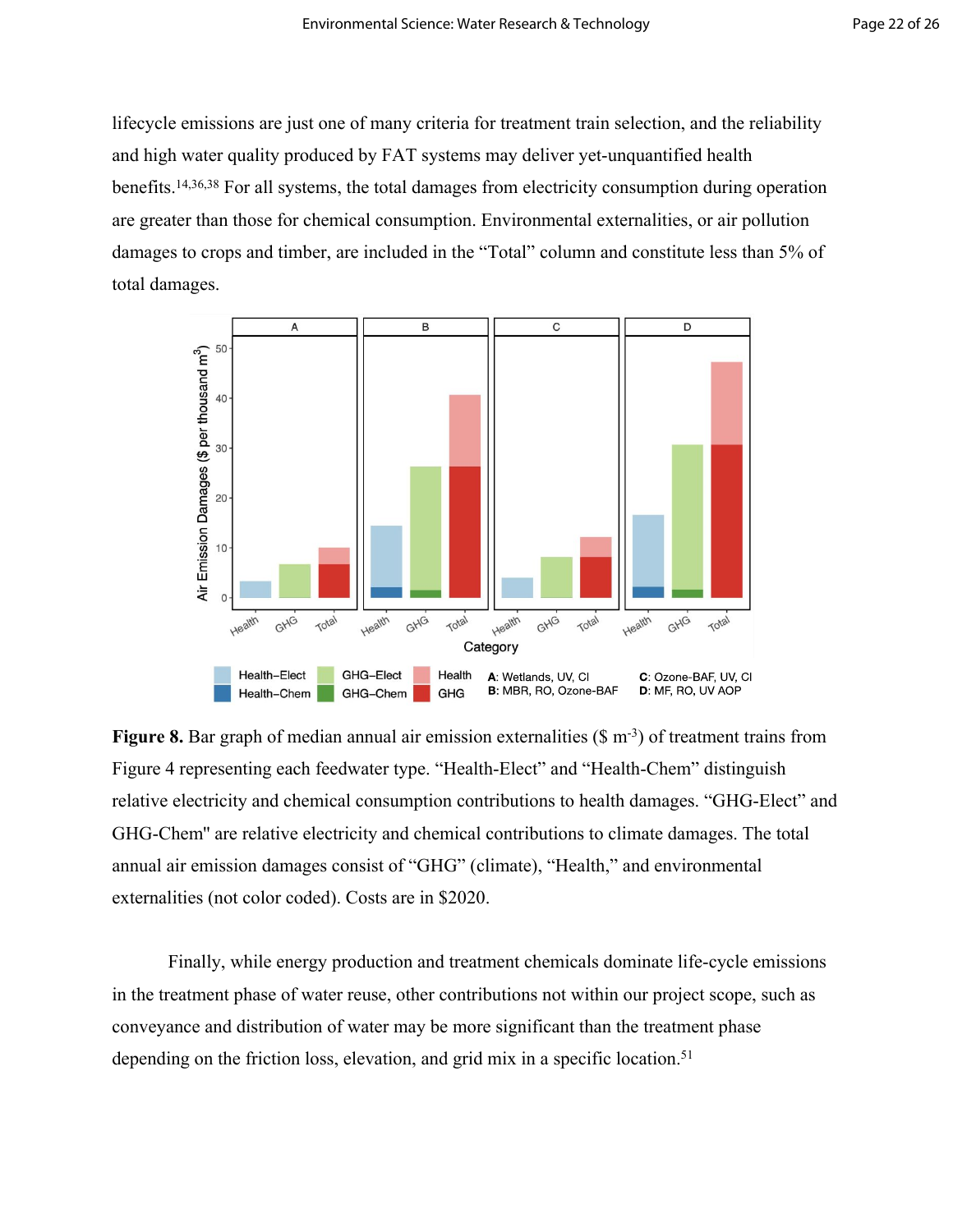# **4. CONCLUSION**

Water users have a myriad of options for meeting demand, including water efficiency investments, water conservation programs, inland brackish and coastal seawater desalination, and water reuse. Quantitatively evaluating water supply options necessitates good baseline values for site-specific capital and operation costs, energy intensity, and greenhouse gas and criteria air pollutant emission externalities. This study provides a summary of these features for an aggregated total of over 70 operating, demonstration, pilot and unbuilt U.S. potable water reuse systems as of 2020.

The cost, energy, and HEC analysis presented herein will benefit from extension in several areas. This work reports the electricity intensity of advanced water treatment processes, but future work should consider the total system energy intensity, including the conveyance and distribution electricity intensity of water. In our cost analysis, the coarse resolution of cost data makes it difficult to differentiate between total and facility capital costs. Collaboration with municipalities and consulting engineering firms to obtain specific capital cost breakdowns and data on larger capacity and non-FAT systems would enhance understanding of the relative minimum and maximum capital and O&M cost bounds for operational facilities. We also find that advanced treatment trains are typically constructed as separate facilities, rather than integrated into an existing wastewater treatment plant. On-site advanced treatment would reduce the need for costly distribution infrastructure to deliver the secondary or tertiary treated water but could introduce space constraints and retrofitting costs required at the existing plant. Future studies comparing the retrofitting costs of an existing wastewater treatment plant, a separate advanced treatment facility with distribution infrastructure, and a new wastewater treatment plant with advanced treatment integrated will aid the evaluation of potable water reuse relative to other supply alternatives. Additionally, retrospective assessments of the difference between projected and actual built costs, including identifying the source of any cost-overages will improve project cost estimates for future potable reuse systems.

Finally, we provide air emissions for a select number of advanced treatment trains, but future work should also consider projections of the HEC damages under future electricity grid mixes and opportunities for energy intensive treatment systems to provide energy services to the grid. Finally, we recommend better SDWIS data collection for the continuous monitoring of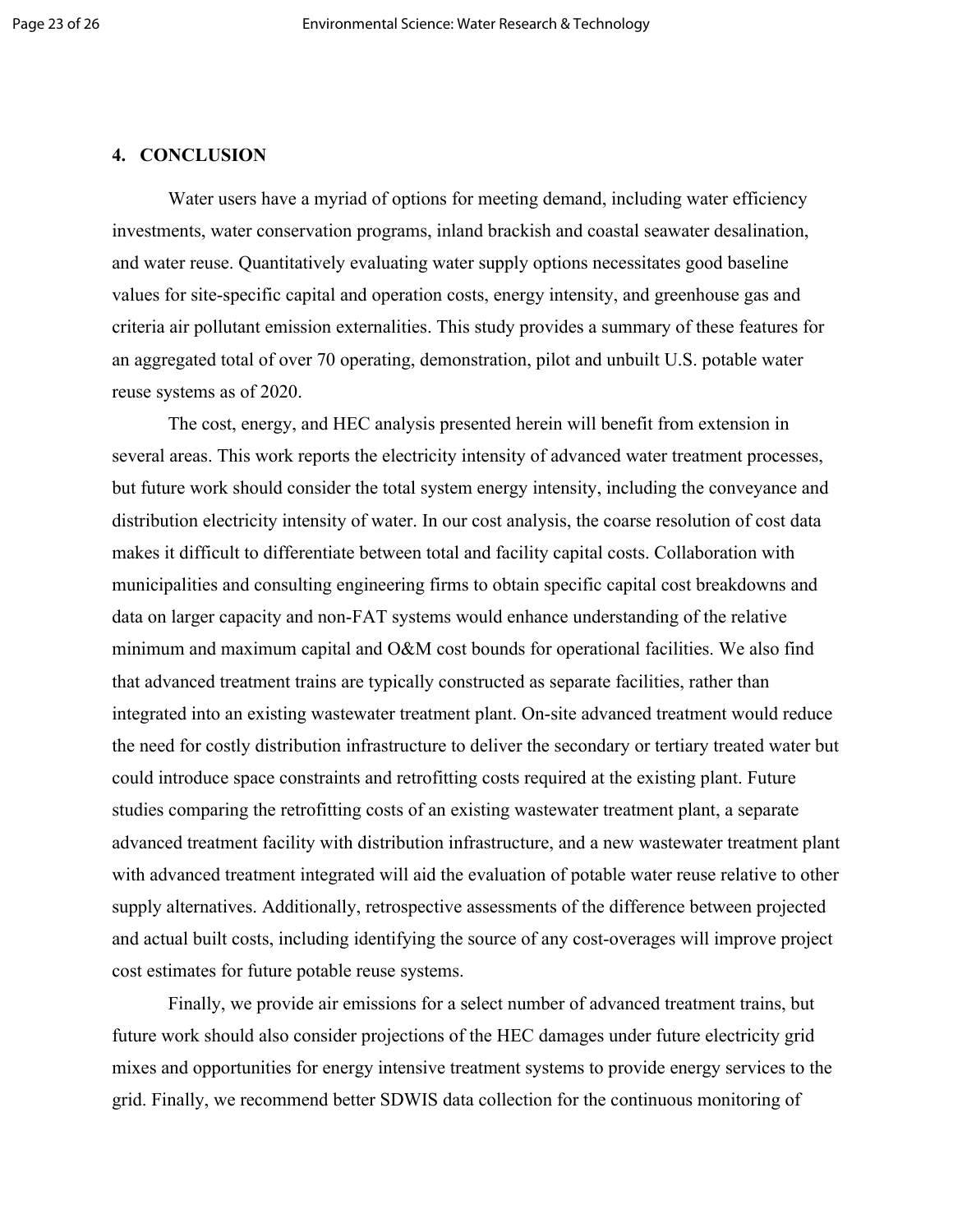potable water reuse capacity across the U.S.

# **Acknowledgements**

This material is based upon work supported by the National Alliance for Water Innovation

(NAWI), funded by the U.S. Department of Energy, Office of Energy Efficiency and Renewable

Energy (EERE), Advanced Manufacturing Office, under Funding Opportunity Announcement Number DE-FOA-0001905.

# **References**

- 1 R. G. Luthy, J. M. Wolfand and J. L. Bradshaw, Urban Water Revolution: Sustainable Water Futures for California Cities, *J. Environ. Eng.*, 2020, **146**, 04020065.
- 2 Environmental Protection Agency, Re-inventing the Nation's Urban Water Infrastructure (ReNUWit), and The Johnson Foundation at Wingspread, *Mainstreaming Potable Water Reuse in the United States: Strategies for Leveling the Playing Field*, 2018, https://www.epa.gov/sites/production/files/2018- 04/documents/mainstreaming\_potable\_water\_reuse\_april\_2018\_final\_for\_web.pdf, (accessed 6 February 2021).
- 3 H. N. Bischel, G. L. Simon, T. M. Frisby and R. G. Luthy, Management Experiences and Trends for Water Reuse Implementation in Northern California, *Environ. Sci. Technol.*, 2012, **46**, 180–188.
- 4 United States Environmental Protection Agency, *2017 Potable Reuse Compendium*, https://www.epa.gov/sites/production/files/2018-01/documents/potablereusecompendium\_3.pdf (accessed 6 February 2021).
- 5 National Alliance for Water Innovation (NAWI), About Us, https://www.nawihub.org/about, (accessed 16 December 2020).
- 6 Re-inventing the Nation's Urban Water Infrastructure (ReNUWit), List of Publications NSF ERC for Re-inventing the Nation's Urban Water Infrastructure, https://renuwit.org/research/, (accessed 16 December 2020).
- 7 K. Bell, A. Antolovich, D. Funk, J. Hooper, J. Minton and L. Schimmoller, Ozone-biologically active filtration- an alternative treatment for potable reuse. World Water: Water Reuse & Desalination / Spring 2016: 27-30 https://www.cdmsmith.com/-/media/White-Papers/Ozone-Biologically-Active-Filtration.pdf, (accessed 6 February 2021).
- 8 L. Schimmoller and M. J. Kealy, *Fit for Purpose Water: The Cost of Overtreating Reclaimed Water*, WateReuse Research Foundation, 2014.
- 9 B. D. Stanford, S. K. L. Ishii, G. Johns, M. Hadjikakou, S. Khan and T. O. Wiedmann, *Comprehensive Analysis of Alternative Water Supply Projects Compared to Direct Potable Reuse*, The Water Research Foundation, 2018.
- 10 S. Snyder, U. von Guten, G. Amy and D. Gerrity, *Use of Ozone in Water Reclamation for Contaminant Oxidation*, 2019.
- 11 United States Environmental Protection Agency, Water Reuse Action Plan, 2020, https://www.epa.gov/waterreuse/water-reuse-action-plan, (accessed 26 September 2020).
- 12 J. G. Herman, C. E. Scruggs and B. M. Thomson, The costs of direct and indirect potable water reuse in a medium-sized arid inland community, *J. Water Process Eng.*, 2017, **19**, 239–247.
- 13 National Research Council, *Understanding Water Reuse: Potential for Expanding the Nation's Water Supply Through Reuse of Municipal Wastewater*, National Academies Press, Washington, D.C., 2012.
- 14 D. Gerrity, B. Pecson, R. S. Trussell and R. R. Trussell, Potable reuse treatment trains throughout the world, *J. Water Supply Res. Technol.-Aqua*, 2013, **62**, 321–338.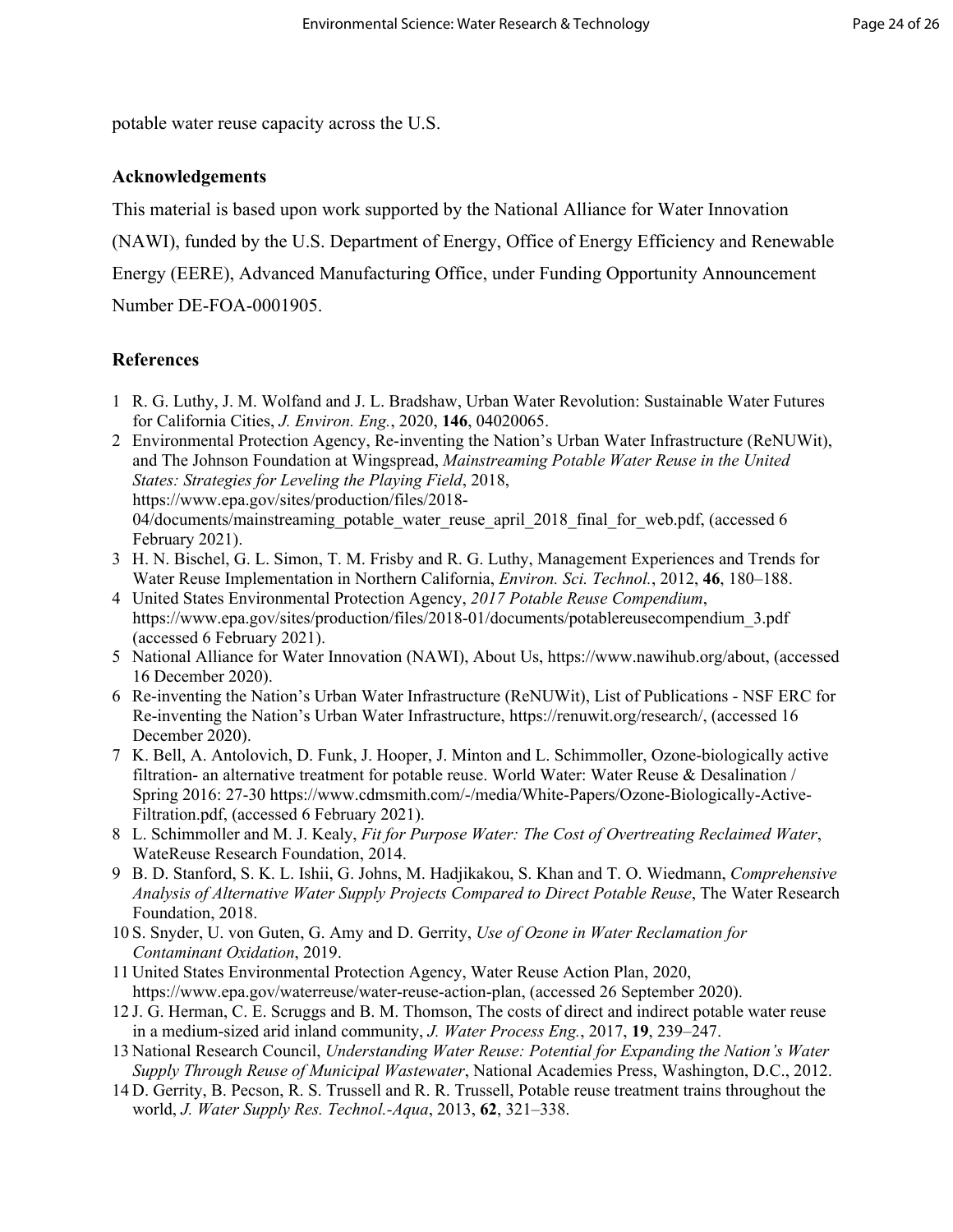- 15 T. Asano, Ed., *Water reuse: issues, technologies, and applications*, McGraw-Hill, New York, 2007.
- 16 J. Drewes and S. Khan, *Water Reuse for Drinking Water Augmentation* (J. Edzwald, Ed) in *Water Quality and Treatment*, McGraw-Hill, New York, 6th edn., 2011.
- 17 California Administrative Code, *22 CCR 4.3*, 1978.
- 18 State Water Resources Control Board Division of Drinking Water, *Alternative Treatment Technology Report for Recycled Water*, SWRCB, 2014, waterboards.ca.gov/drinking\_water/certlic/drinkingwater/documents/dwdocuments/Alternative%20Tre atment%20Technology%20Report%20for%20RW%2009\_2014.pdf, (accessed 6 February 2021).
- 19 S. Hoffmann, U. Feldmann, P. M. Bach, C. Binz, M. Farrelly, N. Frantzeskaki, H. Hiessl, J. Inauen, T. A. Larsen, J. Lienert, J. Londong, C. Lüthi, M. Maurer, C. Mitchell, E. Morgenroth, K. L. Nelson, L. Scholten, B. Truffer and K. M. Udert, A Research Agenda for the Future of Urban Water Management: Exploring the Potential of Nongrid, Small-Grid, and Hybrid Solutions, *Environ. Sci. Technol.*, 2020, **54**, 5312–5322.
- 20 J. Hooper, D. Funk, K. Bell, M. Noibi, K. Vickstrom, C. Schulz, E. Machek and C.-H. Huang, Pilot testing of direct and indirect potable water reuse using multi-stage ozone-biofiltration without reverse osmosis, *Water Res.*, 2020, **169**, 115178.
- 21 H. Vatankhah, A. Szczuka, W. A. Mitch, N. Almaraz, J. Brannum and C. Bellona, Evaluation of Enhanced Ozone–Biologically Active Filtration Treatment for the Removal of 1,4-Dioxane and Disinfection Byproduct Precursors from Wastewater Effluent, *Environ. Sci. Technol.*, 2019, **53**, 2720– 2730.
- 22 Y.-H. Chuang and W. A. Mitch, Effect of Ozonation and Biological Activated Carbon Treatment of Wastewater Effluents on Formation of N-nitrosamines and Halogenated Disinfection Byproducts, *Environ. Sci. Technol.*, 2017, **51**, 2329–2338.
- 23 M. Bourgin, B. Beck, M. Boehler, E. Borowska, J. Fleiner, E. Salhi, R. Teichler, U. von Gunten, H. Siegrist and C. S. McArdell, Evaluation of a full-scale wastewater treatment plant upgraded with ozonation and biological post-treatments: Abatement of micropollutants, formation of transformation products and oxidation by-products, *Water Res.*, 2018, **129**, 486–498.
- 24 J. Hoigné and H. Bader, The formation of trichloronitromethane (chloropicrin) and chloroform in a combined ozonation/chlorination treatment of drinking water, *Water Res.*, 1988, **22**, 313–319.
- 25 H. Cooley, L. Allen, M. Herberger and R. Wilkinson, *Implications of Future Water Supply Sources for Energy Demands*, WateReuse Research Foundation, 2012, https://pacinst.org/publication/wesim/, (accessed 6 February 2021).
- 26 T. Guo, J. Englehardt and T. Wu, Review of cost versus scale: water and wastewater treatment and reuse processes, *Water Sci. Technol.*, 2014, **69**, 223–234.
- 27 M. H. Plumlee, B. D. Stanford, J.-F. Debroux, D. C. Hopkins and S. A. Snyder, Costs of Advanced Treatment in Water Reclamation, *Ozone Sci. Eng.*, 2014, **36**, 485–495.
- 28 L. A. Mulford, E. Moore and D. MacNevin, *Potable Reuse Pilots & Demonstrations: A Review of Flow, Treatment & Costs,* 2018 Water Research Foundation Research Conference, Atlanta, GA 2018.
- 29 D. B. Gingerich and M. S. Mauter, Air Emissions Damages from Municipal Drinking Water Treatment Under Current and Proposed Regulatory Standards, *Environ. Sci. Technol.*, 2017, **51**, 10299–10306.
- 30 Y. Liu and M. S. Mauter, Assessing the demand response capacity of U.S. drinking water treatment plants, *Appl. Energy*, 2020, **267**, 114899.
- 31 R. Paul, S. Kenway and P. Mukheibir, How scale and technology influence the energy intensity of water recycling systems-An analytical review, *J. Clean. Prod.*, 2019, **215**, 1457–1480.
- 32 J. Chang, W. Lee and S. Yoon, Energy consumptions and associated greenhouse gas emissions in operation phases of urban water reuse systems in Korea, *J. Clean. Prod.*, 2017, **141**, 728–736.
- 33 A. S. Stillwell, K. M. Twomey, R. Osborne, D. M. Greene, D. W. Pedersen and M. E. Webber, An integrated energy, carbon, water, and economic analysis of reclaimed water use in urban settings: a case study of Austin, Texas, *J. Water Reuse Desalination*, 2011, **1**, 208–223.